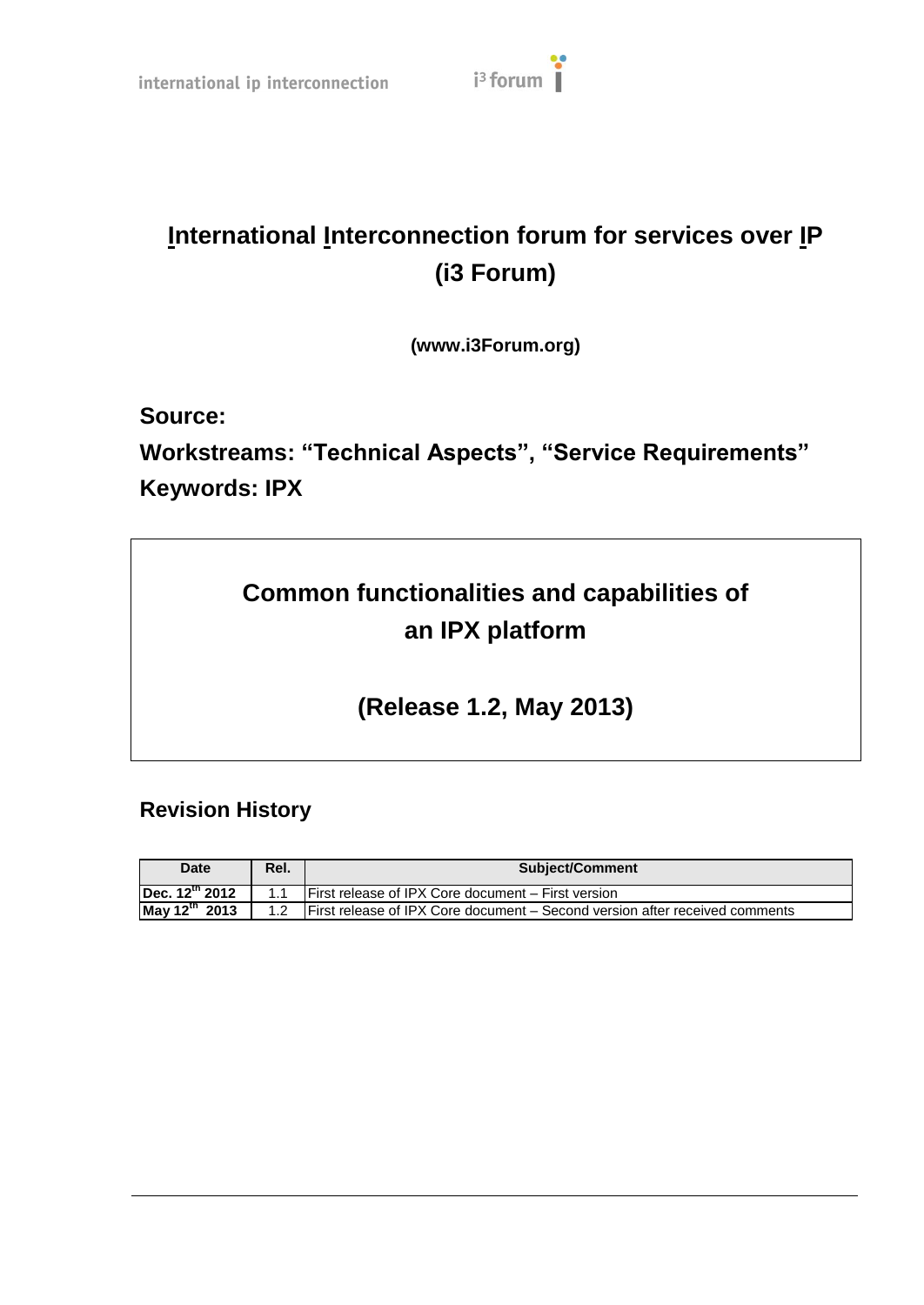

## **Executive Summary**

The IPX model, as defined by the GSMA, is an international, trusted and QoS controlled IP backbone, consisting of a number of competing carriers (IPX Providers) that interconnects Service Providers according to mutually beneficial business models. The objective of this document is to provide a service and technical architecture that allows for both the Service Providers and the IPX Providers to enable a productive IPX business model. This document allows the following requirements to be realized.

- Service Providers (MNO, FNO, ASP, ISP, OTT Provider): Providing guaranteed service quality, reliability, and security for IP-based service delivery with other Service Providers in the IPX ecosystem.
- **IPX Providers: Allowing for technical and economical efficiencies while providing IPX-based** services to Service Providers.

This document describes principles and features common to all IPX networks. Topics specific to a given service can be found in separate documents, called Service Schedules.

The combination of the GSMA-defined IPX requirements, this Common Functionalities and Capabilities document, and the respective Service Schedules provides a set of IPX requirements that can be implemented, including:

- An IPX architecture and reference model;
- IP routing and forwarding with the identification of the proper standard/coding for routing, addressing, marking the IP packet;
- Session-based signalling support, e.g. SIP-I and SIP;
- Media with a list of supported codecs and their respective features;
- Security;
- Quality of service (QoS) measuring model encompassing the parameters" definition, guidelines for achieving these measurements, and their related metrics;
- Service Routing with the description and service impacts of the concepts of "confined routing" and "break-in/ break-out" scenarios.

Note that this document differentiates from that of the GSMA IPX requirements on some specific topics (such as break-in/break-out). However, this implementation specification document should not be considered as an alternative architecture with respect to the GSMA IPX model but as IPX Providers" contribution with the objective to provide a detailed technical guidance for the implementation of IPXbased services.

Services offered via private interconnection and/or via the Public Internet remain technical and commercial options outside the IPX environment, as per i3 Forum specifications [\[1\],](#page-6-0) and Service Providers and IPX Providers are free to request and offer Internet-based services according to their own policies. Consequently, the existing interconnection model between Carriers and the new IPX model are both legitimate and will co-exist being that Service Provider and IPX Provider are free to request and to offer the model more suitable for their own commercial and technical policies.

The content of the document is based on the latest available version of the GSMA IPX specifications. The i3 Forum is ready to update the content of the document in next releases following the GSMA specification process.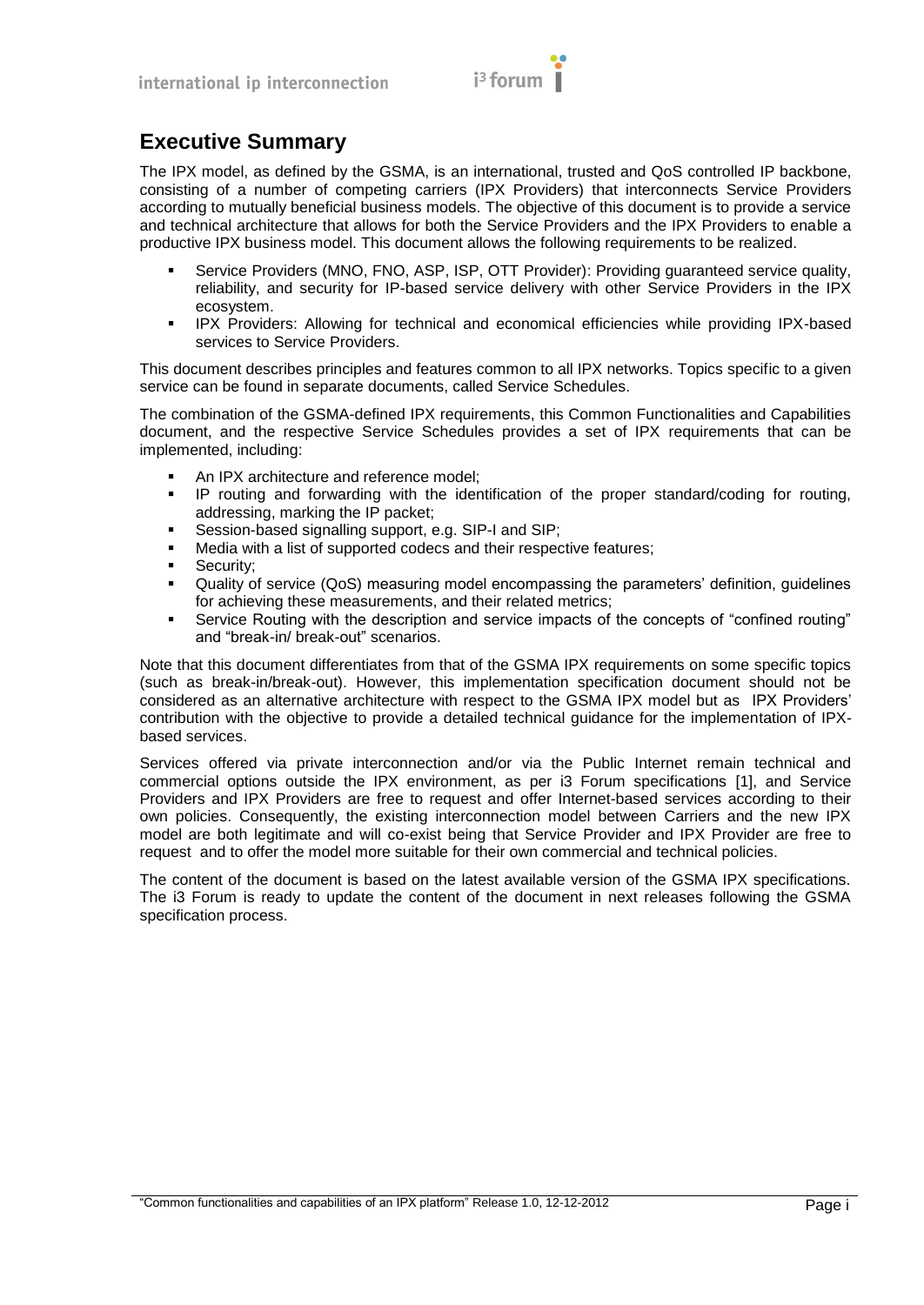

## **Table of Contents**

| 1               |                          |  |
|-----------------|--------------------------|--|
| 2               |                          |  |
| 3               |                          |  |
| 4               |                          |  |
| 5               |                          |  |
| 5.1             |                          |  |
| 5.1.1           |                          |  |
| 5.1.2           |                          |  |
| 5.2             |                          |  |
| 6               |                          |  |
| 7               |                          |  |
| 7.1             |                          |  |
| 7.1.1           |                          |  |
| 7.1.2           |                          |  |
| 7.1.3           |                          |  |
| 7.1.4           |                          |  |
| 7.2             |                          |  |
| 7.2.1           |                          |  |
| 7.2.2           |                          |  |
| 7.2.3           |                          |  |
| 7.3             |                          |  |
| 7.4             |                          |  |
| 7.4.1           |                          |  |
| 7.4.2           |                          |  |
| 7.4.3           |                          |  |
| 8               |                          |  |
| 9               |                          |  |
| 10              |                          |  |
| 10.1            |                          |  |
| 10.2            |                          |  |
| 10.3            |                          |  |
| 10.4            |                          |  |
| 10.4.1          |                          |  |
| 10.4.2          |                          |  |
| 10.5            |                          |  |
| 10.6            |                          |  |
| 10.6.1          |                          |  |
| 10.6.2          |                          |  |
| 10.6.3          |                          |  |
| 10.7            | Other Addressing schemes |  |
| 11              |                          |  |
| 11.1            |                          |  |
| 11.2            |                          |  |
| 11.3            |                          |  |
| 11.4            |                          |  |
| 12 <sup>2</sup> |                          |  |
| 12.1            |                          |  |
| 12.2            |                          |  |
| 12.2.1          |                          |  |
| 12.2.2          |                          |  |
| 12.3            |                          |  |
| 12.4            |                          |  |
| 12.5            |                          |  |
| 13              |                          |  |
| 13.1            |                          |  |
| 13.2            |                          |  |
| 14              |                          |  |
| 15              |                          |  |
|                 |                          |  |

"Common functionalities and capabilities of an IPX platform Release 1.0, 12-12--2012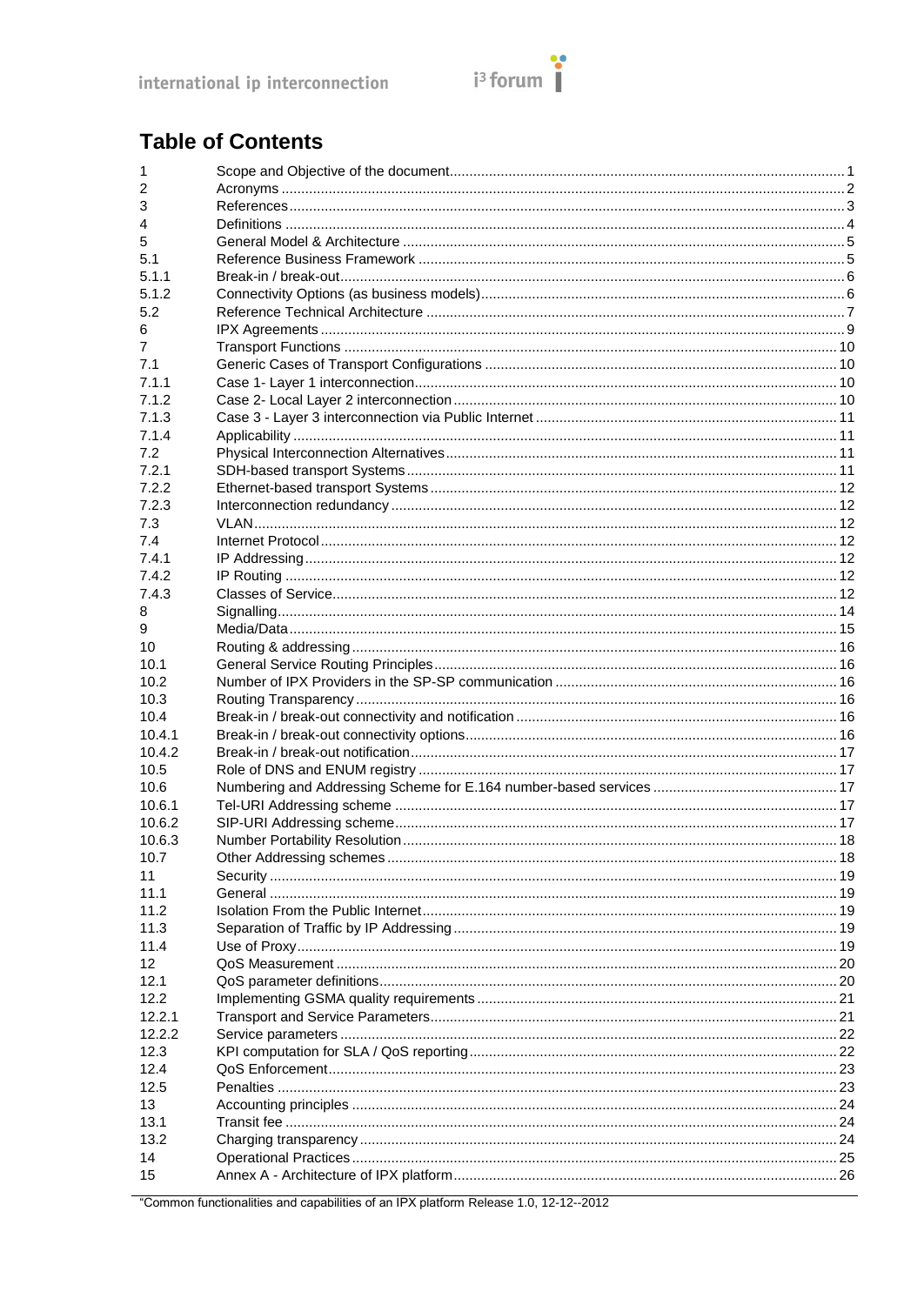# $i^3$  forum

| 15.1 |  |
|------|--|
| 15.2 |  |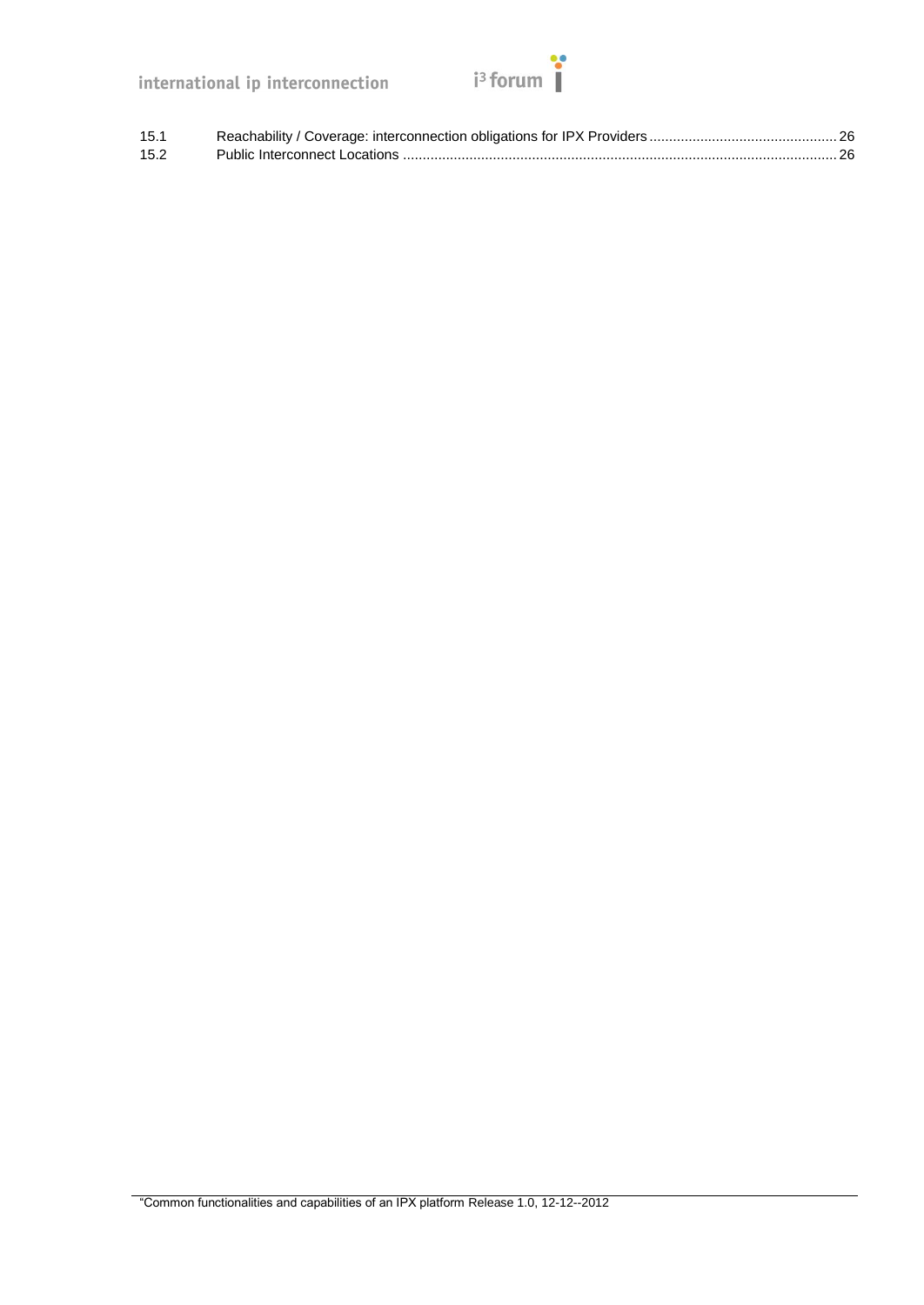

## <span id="page-4-0"></span>**1 Scope and Objective of the document**

This document, together with a set of separate, accompanying documents (called Service Schedules) deprecates and replaces i3Forum "Technical Specification for Voice over IPX service".

The IPX model, as defined by the GSMA is an international, trusted and controlled IP backbone that interconnects Service Providers (SPs) according to mutually beneficial business models. It is designed to offer highly efficient and commercially attractive methods of establishing interworking and roaming interconnection arrangements for IP services [\[9\].](#page-6-2) The IPX environment consists of a number of IPX Providers (IPX Ps) in competition, selling interconnect services to SPs. The IPX Ps' networks are mutually interconnected where there is demand by SPs.

The objective of this document is to provide a service and technical architecture that allows for both the SPs and the IPX Ps to enable a productive IPX business model. This document allows the following requirements to be realized.

- SPs: Providing guaranteed service quality, reliability, and security for IP-based service delivery with other SPs in the IPX ecosystem.
- IPX Ps: Allowing for technical and economical efficiencies while providing IPX-based services to SPs.

Consequently, the IPX would result in an evolution of the existing architectural model for voice, implying the transition from present local, mono-service (voice) interconnection model, towards a multi-service, converged, global, functionally-layered interconnection model.

This document describes features common to all IPX networks. Topics specific to a given service can be found in separate documents, called Service Schedules.

The combination of the GSMA-defined IPX requirements, this Common Functionalities and Capabilities document, and the respective Service Schedules provides a set of IPX requirements that can be implemented, including:

- An IPX architecture and reference model;
- IP routing and forwarding with the identification of the proper standard/coding for routing, addressing, marking the IP packet;
- Session-based signalling support, e.g. SIP-I and SIP;
- Media with a list of supported codecs and their respective features;
- Security;
- Quality of service (QoS) measuring model encompassing the parameters" definition, guidelines for achieving these measurements, and their related metrics;
- Service Routing with the description and service impacts of the concepts of "confined routing" and "break-in/ break-out" scenarios.

Note that this document differentiates from that of the GSMA IPX requirements on some specific topics (such as break-in/break-out). However, this implementation specification document should not be considered as an alternative architecture with respect to the GSMA IPX model but as IPX Ps" contribution with the objective to provide a detailed technical guidance for the implementation of IPXbased services.

Services offered via private interconnection and/or via the Public Internet remain a technical and commercial option outside the IPX environment, as per i3 Forum specifications [\[1\],](#page-6-0) and SPs and IPX Ps are free to request and offer Internet-based services according their own policies.

The content of this document is based on the latest available version of the GSMA IPX specification. The i3 Forum is ready to update the content of the document in next releases following the GSMA specification updates.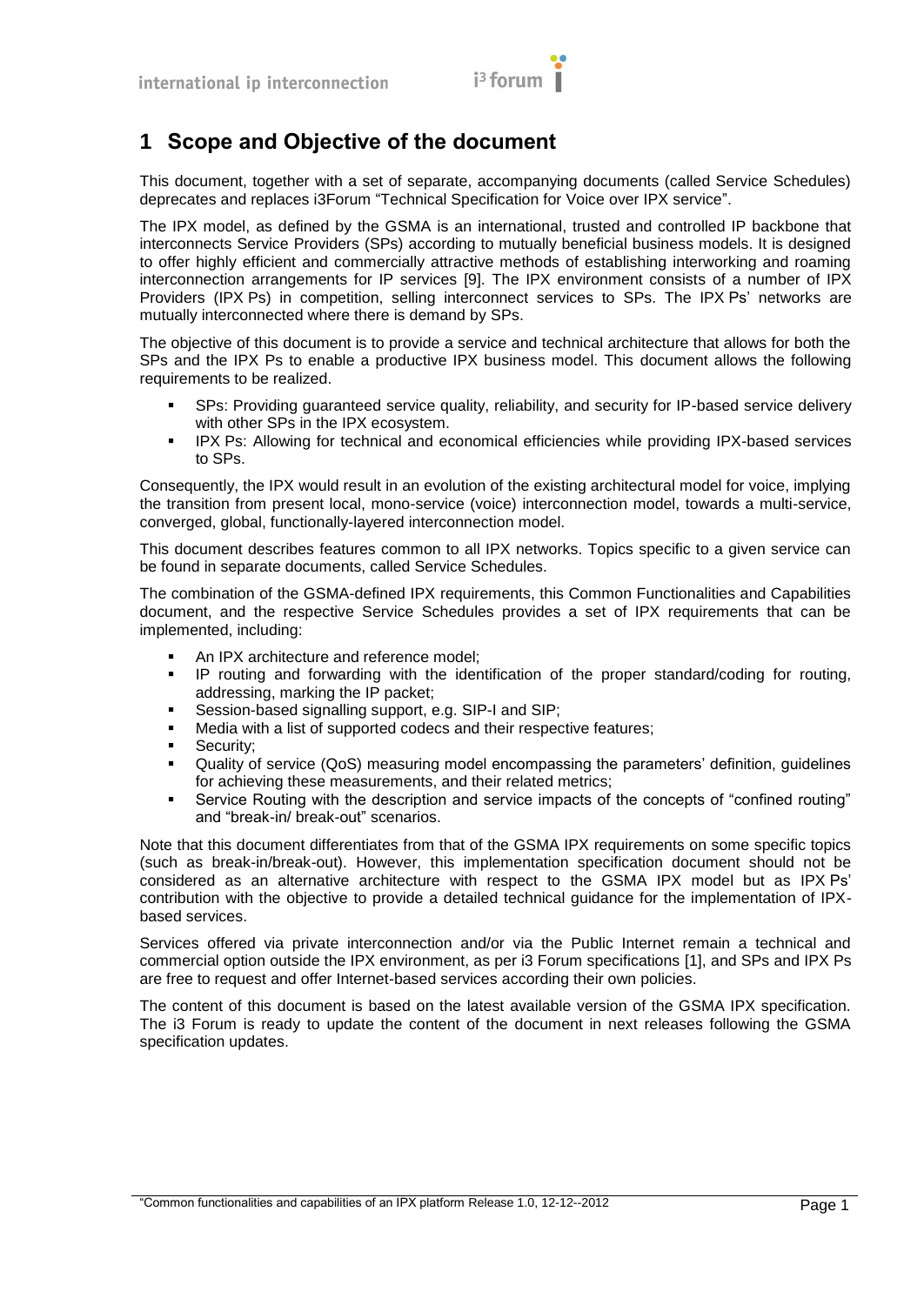# $i^3$  forum

## <span id="page-5-0"></span>**2 Acronyms**

| <b>ASP</b>              | <b>Application Service Provider</b>                             |  |  |
|-------------------------|-----------------------------------------------------------------|--|--|
| <b>BGP</b>              | <b>Border Gateway Protocol</b>                                  |  |  |
| <b>BFD</b>              | <b>Bidirectional Forwarding Detection</b>                       |  |  |
| CoS                     | <b>Class of Service</b>                                         |  |  |
| <b>DNS</b>              | Domain Name Server/Service                                      |  |  |
| <b>DSCP</b>             | Differentiated Service Code Point                               |  |  |
| <b>ENUM</b>             | E.164 Number Mapping                                            |  |  |
| <b>EPS</b>              | Evolved Packet Sub-system                                       |  |  |
| <b>FNO</b>              | <b>Fixed Network Operator</b>                                   |  |  |
| <b>GSMA</b>             | <b>GSM Association</b>                                          |  |  |
| <b>GRX</b>              | <b>GPRS Roaming eXchange</b>                                    |  |  |
| <b>IANA</b>             | Internet Assigned Numbers Authority                             |  |  |
| $\overline{\text{IMS}}$ | IP Multimedia Subsystem                                         |  |  |
| i3 Forum                | International IP Interconnection Forum                          |  |  |
| $\overline{P}$          | <b>Internet Protocol</b>                                        |  |  |
| $\overline{IPI}$        | IP Interconnect                                                 |  |  |
| <b>IPIA</b>             | IP Interworking Alliance                                        |  |  |
| IPX                     | IP eXchange                                                     |  |  |
| IPXP                    | <b>IPX Provider</b>                                             |  |  |
| <b>IPsec</b>            | <b>Internet Protocol Security</b>                               |  |  |
| $\overline{\text{ISP}}$ | <b>Internet Service Provider</b>                                |  |  |
| <b>ITU-T</b>            | International Telecommunications Union, Technical Working Group |  |  |
| KPI                     | Key Performance Indicator                                       |  |  |
| <b>MAP</b>              | Mobile Application Part                                         |  |  |
| MD <sub>5</sub>         | Message Digest 5                                                |  |  |
| <b>MNO</b>              | Mobile Network Operator                                         |  |  |
| <b>MPLS</b>             | Multi-Protocol Label Switching                                  |  |  |
| <b>MVNO</b>             | Mobile Virtual Network Operator                                 |  |  |
| <b>NDA</b>              | Non-Disclosure Agreement                                        |  |  |
| <b>NGN</b>              | <b>Next Generation Network</b>                                  |  |  |
| <b>NNI</b>              | Network to Network Interface                                    |  |  |
| <b>OSPF</b>             | Open Shortest Path First                                        |  |  |
| $\overline{PE}$         | Provider Edge router                                            |  |  |
| PHB                     | Per Hop Behaviour                                               |  |  |
| PL                      | Packet Loss                                                     |  |  |
| QCI                     | QoS Class Indicator                                             |  |  |
| QoS                     | Quality of Service                                              |  |  |
| <b>RFC</b>              | <b>Request for Comments</b>                                     |  |  |
| <b>RTD</b>              | Round Trip Delay                                                |  |  |
| <b>SBC</b>              | Session Border Controller                                       |  |  |
| SDH POS                 |                                                                 |  |  |
|                         | Synchronous Digital Hierarchy Packet Over Sonet                 |  |  |
| <b>SIP</b>              | Session Initiation Protocol                                     |  |  |
| SIP-I                   | SIP ISUP                                                        |  |  |
| <b>SLA</b><br>SP        | Service Level Agreement                                         |  |  |
|                         | Service Provider                                                |  |  |
| SS7                     | Signalling System 7                                             |  |  |
| <b>TDM</b>              | <b>Time Division Multiplexing</b>                               |  |  |
| <b>THP</b>              | <b>Traffic Handling Priority</b>                                |  |  |
| UE                      | <b>User Equipment</b>                                           |  |  |
| URI                     | Uniform Resource Identifier                                     |  |  |
| <b>VLAN</b>             | Virtual Local Area Network                                      |  |  |
| <b>VoIPX</b>            | Voice over IPX                                                  |  |  |
| <b>VPN</b>              | <b>Virtual Private Network</b>                                  |  |  |

"Common functionalities and capabilities of an IPX platform Release 1.0, 12-12--2012 Page 2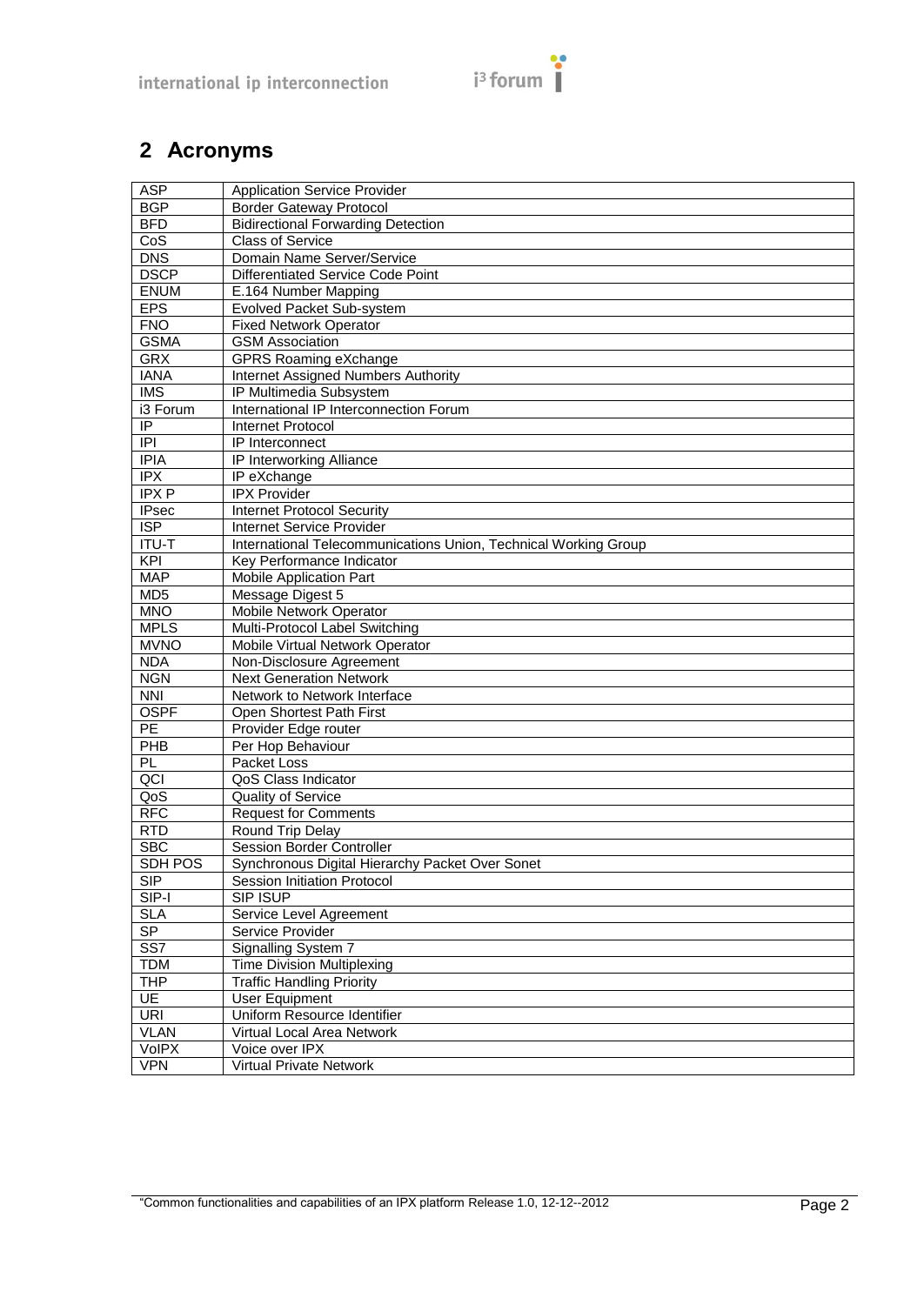## <span id="page-6-1"></span>**3 References**

- <span id="page-6-0"></span>[1] i3 Forum "Technical Interconnection Model for International Voice Services", Release 5, May 2012
- [2] i3 Forum White Paper "Voice Path Engineering in International IP based Voice Networks", Release 3.0, May 2011
- [3] i3 Forum "IP International Interconnections for Voice and other related services", Release 3.0, June 2010
- <span id="page-6-10"></span>[4] i3 Forum "Routing and Addressing services for International Interconnections over IP", Release 1.0, May 2010
- <span id="page-6-11"></span>[5] i3 Forum " White Paper: Techniques for Carriers' Advanced Routing and Addressing Schemes", Release 1.0, May 2010
- <span id="page-6-16"></span>[6] i3 Forum "Technical White Paper on Security for IP Interconnections", Release 1, May 2011
- [7] i3 Forum "Interconnection IMS Signalling Profile", Release 1.0, May 2012
- <span id="page-6-15"></span>[8] i3 Forum "Global SPID Whitepaper", Release 1.0, May 2011
- <span id="page-6-2"></span>[9] GSMA IPXWP "IPX White Paper", October 2006
- <span id="page-6-3"></span>[10] GSMA AA.80 "Agreement for IP Packet eXchange (IPX) Services", Version 4.1, July 2011
- <span id="page-6-17"></span>[11] GSMA AA.81 "Packet Voice Interconnection Service Schedule to AA.80", Version 2.1 and subsequent approved change requests.
- <span id="page-6-4"></span>[12] GSMA IR.34 "Inter-PLMN Backbone Guidelines", Version 7.0, February 2012
- <span id="page-6-8"></span>[13] GSMA IR.40 "Guidelines for IPv4 Addressing and AS Numbering for GPRS Network Infrastructure and Mobile Terminals", Version 7.0, September 2012
- <span id="page-6-18"></span>[14] IETF RFC 2328 "OSPF Version 2", April 1998
- [15] IETF RFC 2597 "Assured Forwarding PHB Group", June 1999
- [16] IETF RFC 3246 "Expedited Forwarding (Per-Hop Behavior)", March 2002
- [17] IETF RFC 3247 "Supplemental Information for the New Definition of the EF PHB (Expedited Forwarding Per-Hop Behaviour)", March 2002
- <span id="page-6-14"></span>[18] IETF RFC 3261 "SIP: Session Initiation Protocol", June 2002
- [19] IETF RFC 3550 "RTP: A Transport Protocol for Real-Time Applications", July 2003
- <span id="page-6-12"></span>[20] IETF RFC 3966 "The tel URI for Telephone Numbers", December 2004
- <span id="page-6-13"></span>[21] IETF RFC 3986 "Uniform Resource Identifier (URI): Generic Syntax", January 2005
- [22] IETF RFC 4271 "A Border Gateway Protocol 4 (BGP-4)", January 2006
- <span id="page-6-9"></span>[23] IETF RFC 5880 "Bidirectional Forwarding Detection", June 2010
- [24] IETF RFC 5881 "Bidirectional Forwarding Detection (BFD) for IPv4 and IPv6 (Single Hop)", June 2010
- <span id="page-6-6"></span>[25] ANSI T1.105 "SONET - Basic Description including Multiplex Structure, Rates and Formats"
- [26] ITU-T Recommendation E.164 "The international public telecommunication numbering plan", 1997
- <span id="page-6-5"></span>[27] ITU-T Recommendation G.707 "Network Node Interface for the Synchronous Digital Hierarchy(SDH)", 01/2007
- [28] ITU-T Recommendation Q.1912.5 "Interworking between Session Initiation Protocol and Bearer Independent Call Control or ISDN User Part", 2004
- <span id="page-6-7"></span>[29] IEEE 802.3 "Telecommunications and Information Exchange Between Systems--Specific Requirements Part 3: CSMA/CD Access Method and Physical Layer Specifications", 2008

"Common functionalities and capabilities of an IPX platform Release 1.0, 12-12--2012 Page 3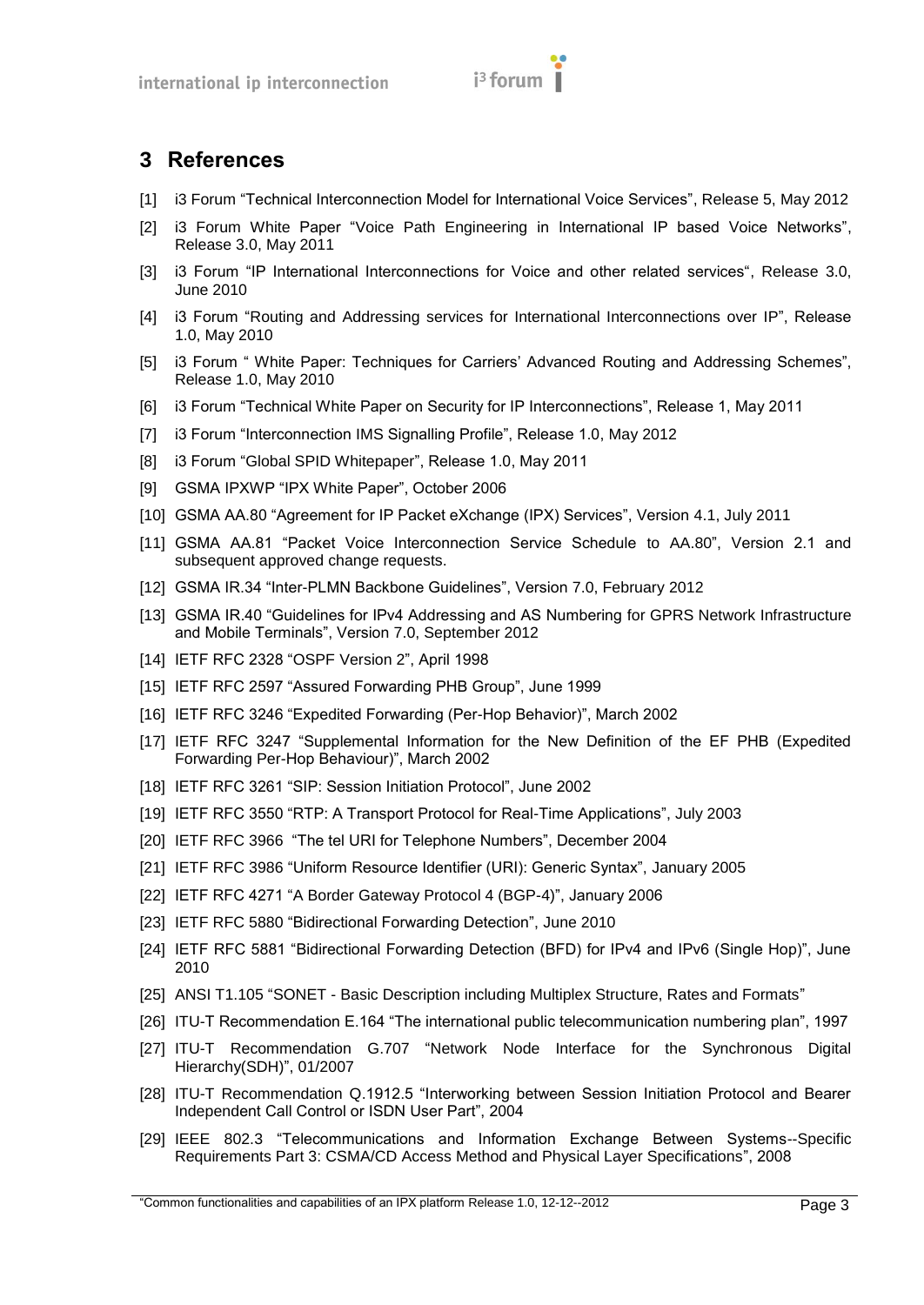

## <span id="page-7-0"></span>**4 Definitions**

In this document the following definitions, discussed and agreed upon between GSMA, IPIA, and i3 Forum representatives in 2009, apply:

- 1) **IPX (IP eXchange)**: A private managed backbone providing guaranteed QoS, security and cascading payments. The IPX is a network of networks provided by the whole group of interconnected IPX Ps.
- 2) **Service Provider (SP)**: A business entity entering into a contractual relationship with IPX P(s) that offers services to final users providing termination (origin and destination) for IP services traffic. Thus, SPs include MNOs, FNOs (for example, fixed broadband operators and NGNs), ISPs, ASPs and similar entities.

The business entity acts as an SP for its own contracted end users and those contracted through distribution entities with an exclusive commercial contract with the SP and that share the same access network of the SP (ex.: MVNOs).

- 3) **IPX Provider (IPX P)**: A business entity (such as an IP Carrier) offering IP interconnect capabilities to SPs, possibly through NNI with other IPX Ps for one or many IPX services compliant with the IPX operational criteria and compliant with the defined SLA and interconnect agreement for that end-toend service.
- 4) **End-to-End (SP-to-SP)**: End-to-End means from SP premises to SP premises. Thus, SP core and access networks are excluded.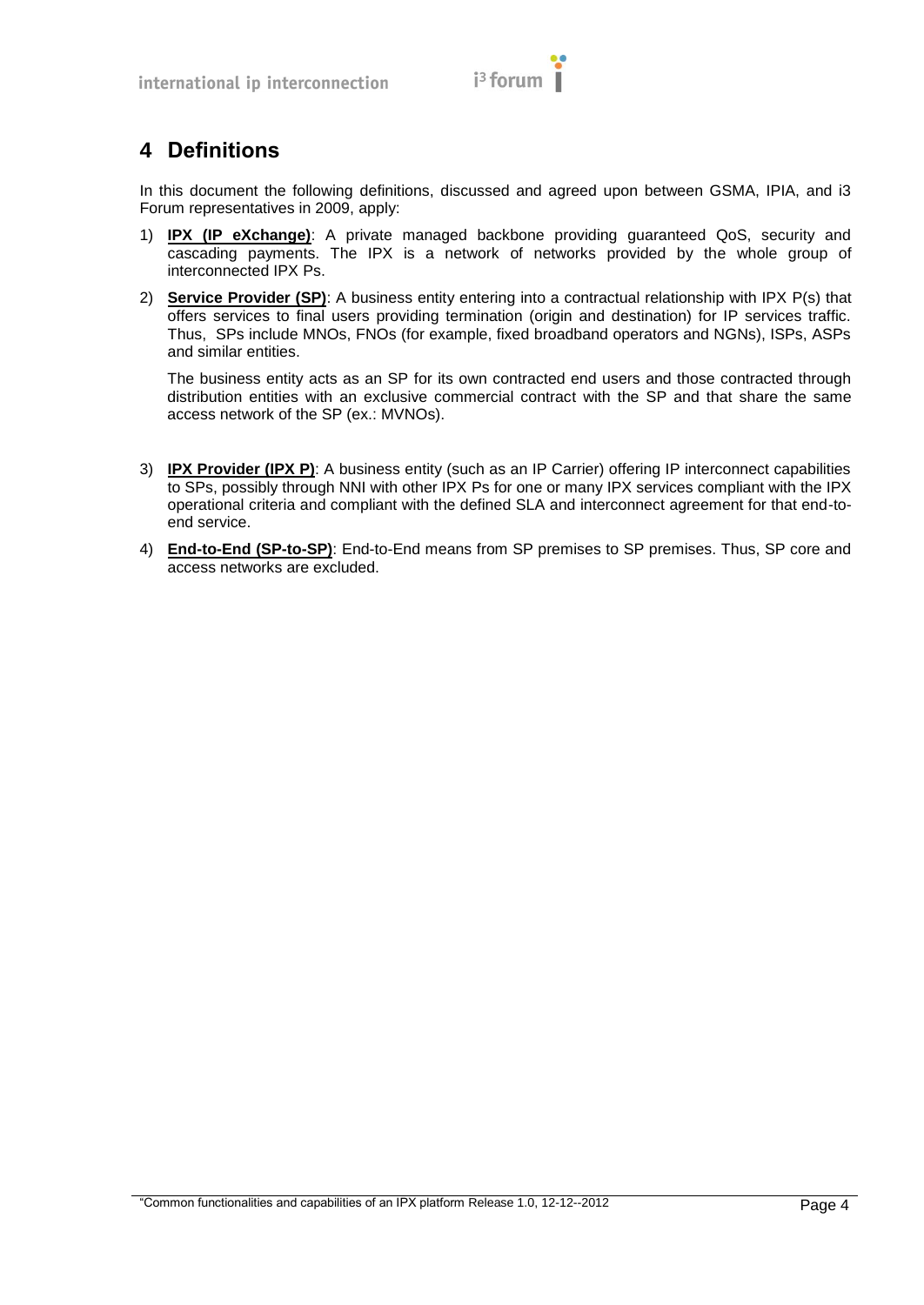## $i<sup>3</sup>$  forum  $\overline{I}$

## <span id="page-8-0"></span>**5 General Model & Architecture**

#### <span id="page-8-1"></span>5.1 **Reference Business Framework**

The IPX fulfills the following GSMA requirements:

- 1. Wide reachability: Allows an IPX P to provide services to any SP connected to the IPX domain and, provided certain conditions are met, any SP outside this domain (through break-in and break-out scenarios)
- 2. Security: Able to guarantee trusted communications.
- 3. Multiservice: An interconnection and services delivery solution supporting multiple services together, providing for economic efficiency, sustainability, and technically scalability
- 4. End-to-end QoS with cascaded responsibility: Able to support delivery of IPX Services with a controlled quality level by Service Level Agreements, tools, processes, and procedures agreed between all parties involved in the delivery chain.
- 5. End-to-end flexible payment models: Able to support different economic interconnection models and end-to-end business models, including those that need cascade payments.
- 6. End-to-end additional interconnection features: Able to support network transit features (i.e., routing, signalling interoperation, transcoding, addressing-portability-ENUM) as well as different arrangements for commercial agreements: bilateral and hubbing (multi-lateral relationship model, so an agreement with a hub is enough to terminate a service to and from multiple SPs).
- 7. Transparency: Able to support the capability and the willingness to disclose to other parties in the delivery chain, including SP, whether a terminating SP is compliant or not to the IPX Specification.

The specification is done from the point of view of a "Reference IPX P" that offers IPX features to a Customer SP for the interconnection of the IPX Services with its Target SPs, both for:

- Outbound traffic received from a Customer SP and routed through the Reference IPX P to the Target SP, possibly through another IPX P; and
- Inbound traffic received from a Target SP or possibly from another IPX P and routed through the Reference IPX P to the Customer SP.

The IPX interfaces (between two IPX Ps, or between an IPX P and an SP) are implemented commercially through bilateral agreements.

[Figure 1](#page-9-2) below provides a network reference model of the IPX domain, including compliant SPs, Non-Compliant SPs and IPX Ps.

Compliant SPs generate IP traffic towards IPX Ps across interfaces specified in Section 6. Each compliant SP can interconnect to one or more IPX Ps.

IPX Ps can implement both direct (i.e. bilateral) interconnections and shared (i.e. multilateral) interconnections. A shared multilateral interconnection can be implemented in private and/or public locations (i.e. telehouses/carrier hotels in the scope of this document) where IPX Ps can meet.

The private locations would be those set up by a group of IPX Ps and the public ones will be those created by a third party with open access to IPX Ps.

Note: in the GSMA IPX related documents, three public locations have been defined as private Peering Points (see [15A](#page-29-0)nnex A - [Architecture of IPX platform\)](#page-29-0).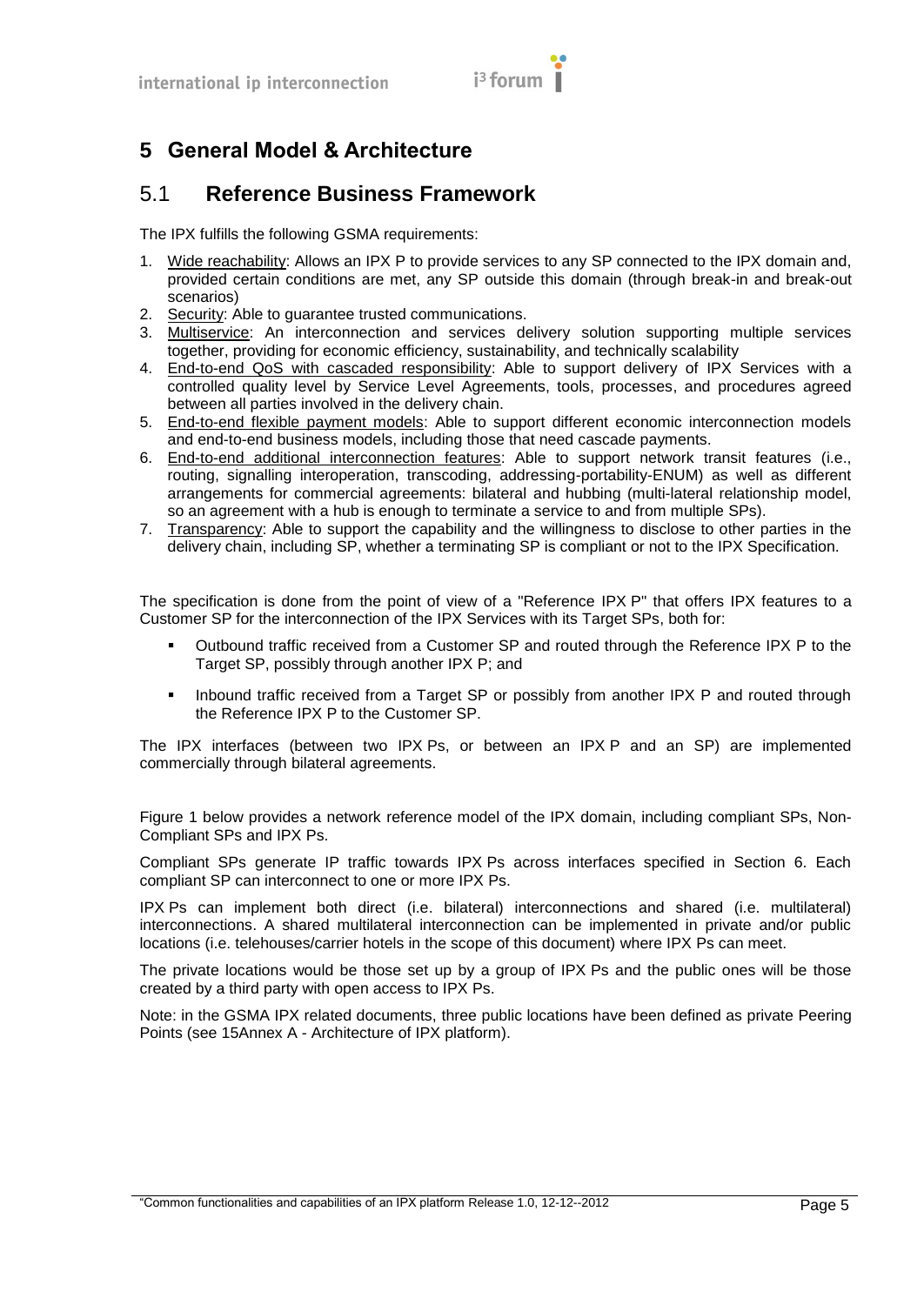

**Figure 1: PX Domain Network Reference Model**

#### <span id="page-9-2"></span><span id="page-9-0"></span>**5.1.1 Break-in / break-out**

Allowing break-in/break-out via legacy networks, e.g. TDM and IP:

- Many destinations will remain reachable only via TDM and non IPX compliant IP connections for some considerable time. Not allowing TDM and IP break-in / break-out would exclude many destinations from a direct communication via the IPX domain and SPs would have to keep TDM interconnects operational in parallel to IPX-based interconnects in order to have access to these providers, and to receive calls from those SPs;
- Break-out / break-in NNIs support a faster deployment of IPX services as it breaks the dependency on all networks migrating to IP at the same time.

Break-in and break-out scenarios from both the SPs" and IPX Ps" perspective is allowed, and whether it will be used is dependent on market requirements.

The qualification process of carriers as IPX Ps as well as of SPs is outside the scope of this document. See also section [10.4.](#page-19-4)

#### <span id="page-9-1"></span>**5.1.2 Connectivity Options (as business models)**

The IPX domain supports three commercial connectivity options: Transport Only, Service Transit and Service Hubbing. An IPX P is not obliged to offer all connectivity options.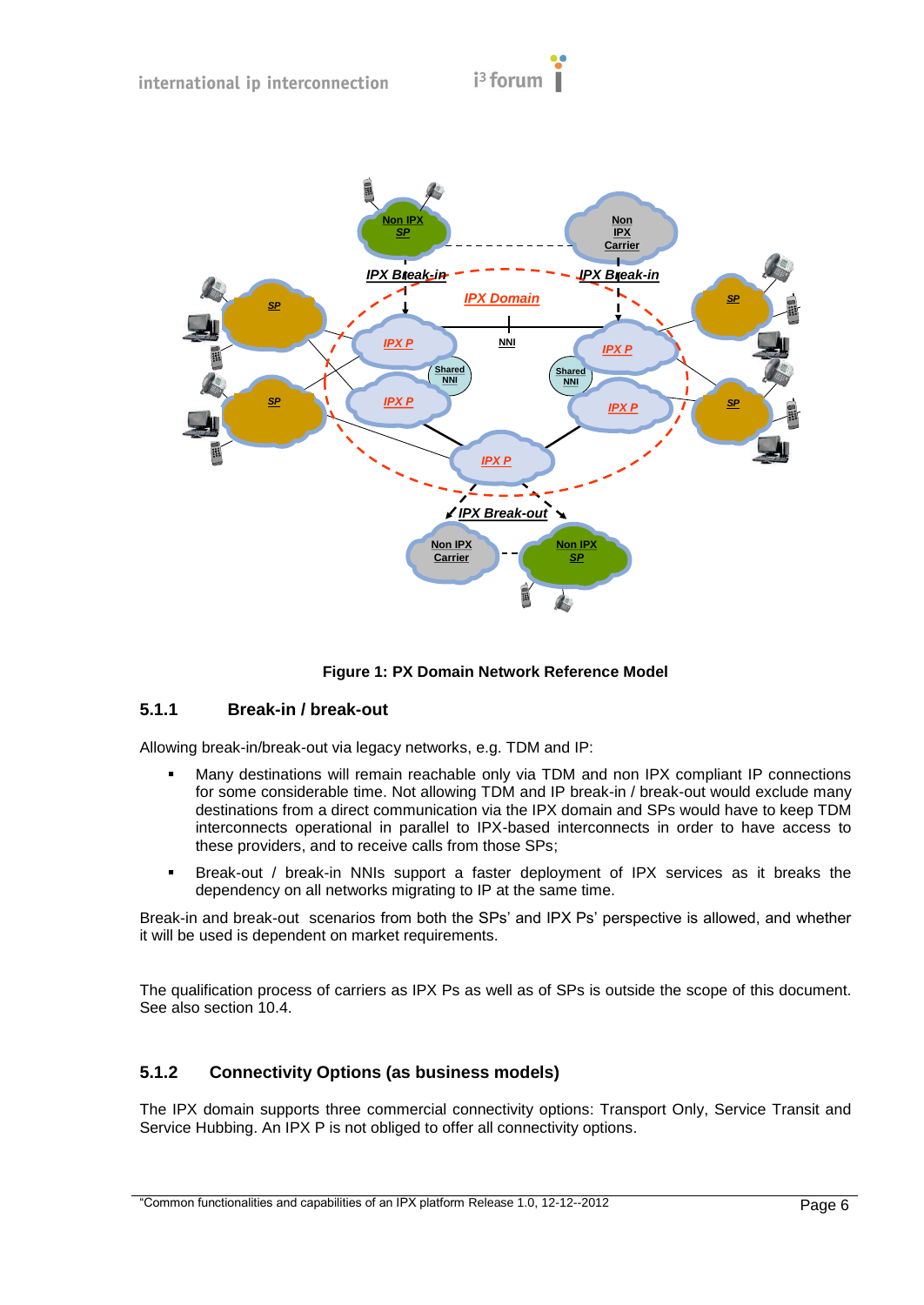

#### *Bilateral – Transport Only (transport without service awareness*

According to GSMA IPX White Paper [\[9\]](#page-6-2) section 6.2.1 *a bilateral connection between two Service Providers using the IPX transport layer with guaranteed QoS end-to-end. In this case, settlement is independent of the IPX Domain but connectivity still operates within IPI key business principles. Cascading of responsibilities (such as QoS) applies but not cascading of payments (Cascade billing).* 

Note: the transport service will be addressed in an ad hoc Service Schedule.

#### *Bilateral - Service Transit (transport with service awareness)*

According to GSMA IPX White Paper section 6.2.2 *a bilateral connection between two Service Providers using the IPX Service layer and the IPX Transport layer with guaranteed QoS end-to-end. Within Service Transit, traffic is transited though IPX Providers but prices (termination charges) are agreed bilaterally between Service Providers and settlement of termination charges can be performed bilaterally between the Service Providers or via the IPX Providers (upon the Service Provider's choice).*

#### *Multilateral - Hubbing (transport and hubbing with service awareness)*

According to GSMA IPX White Paper [\[9\]](#page-6-2) section 6.2.3 *a multilateral connection using Hub functionality: Hubbing/multilateral connectivity is where traffic is routed from one Service Provider to multiple destinations/Interworking partners through a single agreement with an IPX Provider. Cascading of responsibilities applies. Cascading of payments may be applied depending on the service.*

#### <span id="page-10-0"></span>5.2 **Reference Technical Architecture**

The general IPX reference configuration is given in the following figure with two IPX Ps depicted.



**Figure 2: General IPX Reference Configuration**

The IPX domain consists of all the IPX-P"s networks and their interconnections. IPX Ps can connect to (non-IPX compliant) Carriers or SPs with the intent to either forward traffic (break-out) to destinations not reachable via the IPX, or to accept traffic destined to an IPX compliant SP (break-in). In both cases,

<sup>&</sup>quot;Common functionalities and capabilities of an IPX platform Release 1.0, 12-12--2012 Page 7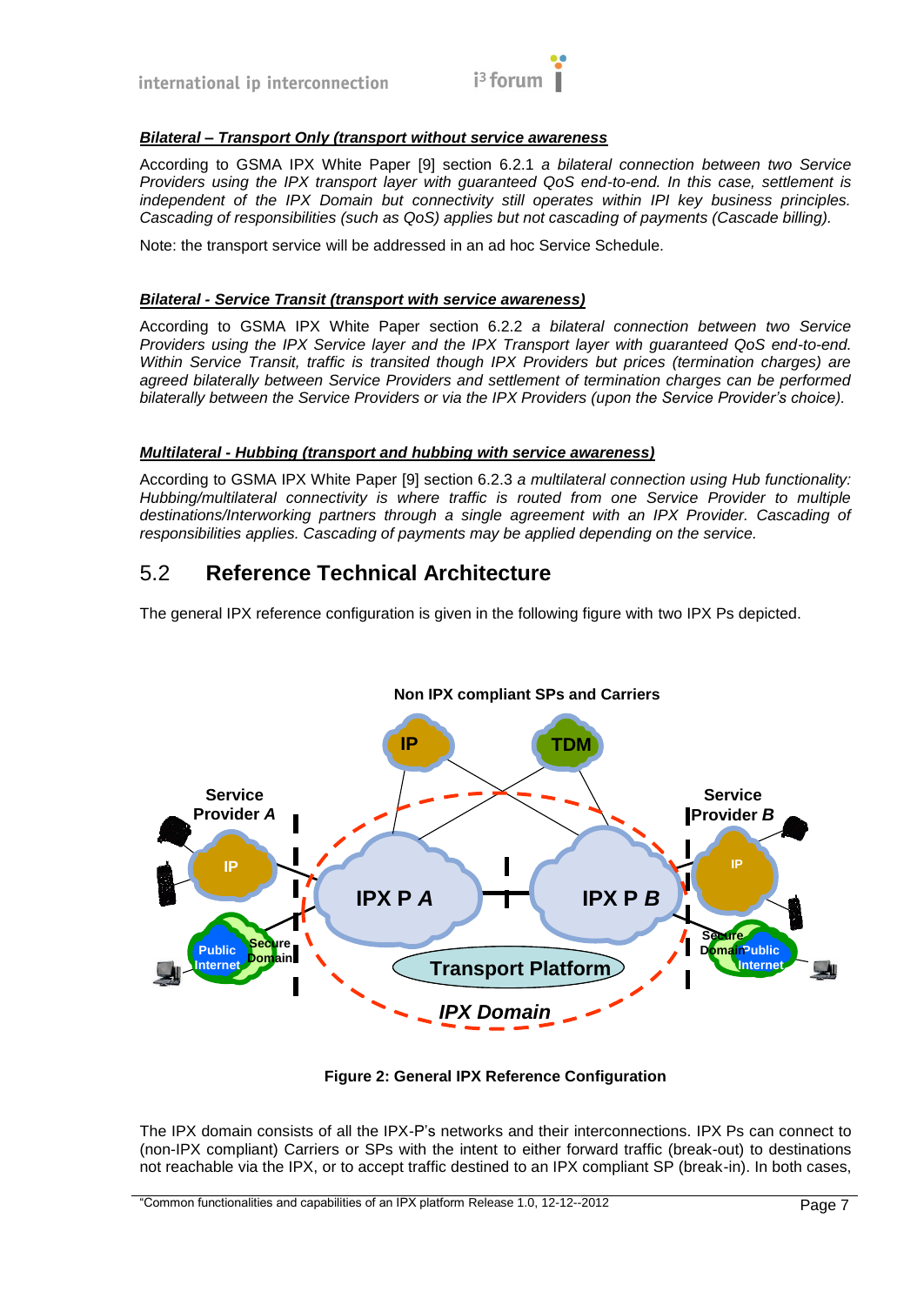

the rules of cascading responsibilities, QoS and security are defined by the service characteristics of the break-in/out SLA. Further details can be found in section [10.4.](#page-19-4)

Different types of transport functions for the interconnection of SPs with IPX-Ps, and between IPX-Ps are given in Section [7.](#page-13-0)

The geographical scope of the IPX domain is given in Fig. 2 . The end-to-end interconnection scope spans from egress port of the interconnecting element of the originating SP network towards its own IPX P, to the ingress port of the interconnecting element of the terminating SP (i.e. from SP to SP).



**Figure 3 - Geographical scope of an IPX communication**

The following basic requirements apply**:**

- More than one IPX P can be involved in the end-to-end (SP-to-SP) connection
- IPX being a multiservice platform, the interconnection functions are intended to be multiservice, capable of providing multiple quality levels and modular (i.e., some functions are not needed for specific service models and/or specific end-to-end services)
- The interconnection functions are intended to provide a "private communication path" (i.e., separated and protected from the Public Internet)
- Security functions shall be implemented among interconnection functions.
- The entity that provides the interconnecting physical line between SP and IPX P is responsible for ensuring the SLAs for that physical line (as described in AA.80 [\[10\]](#page-6-3) annex 8)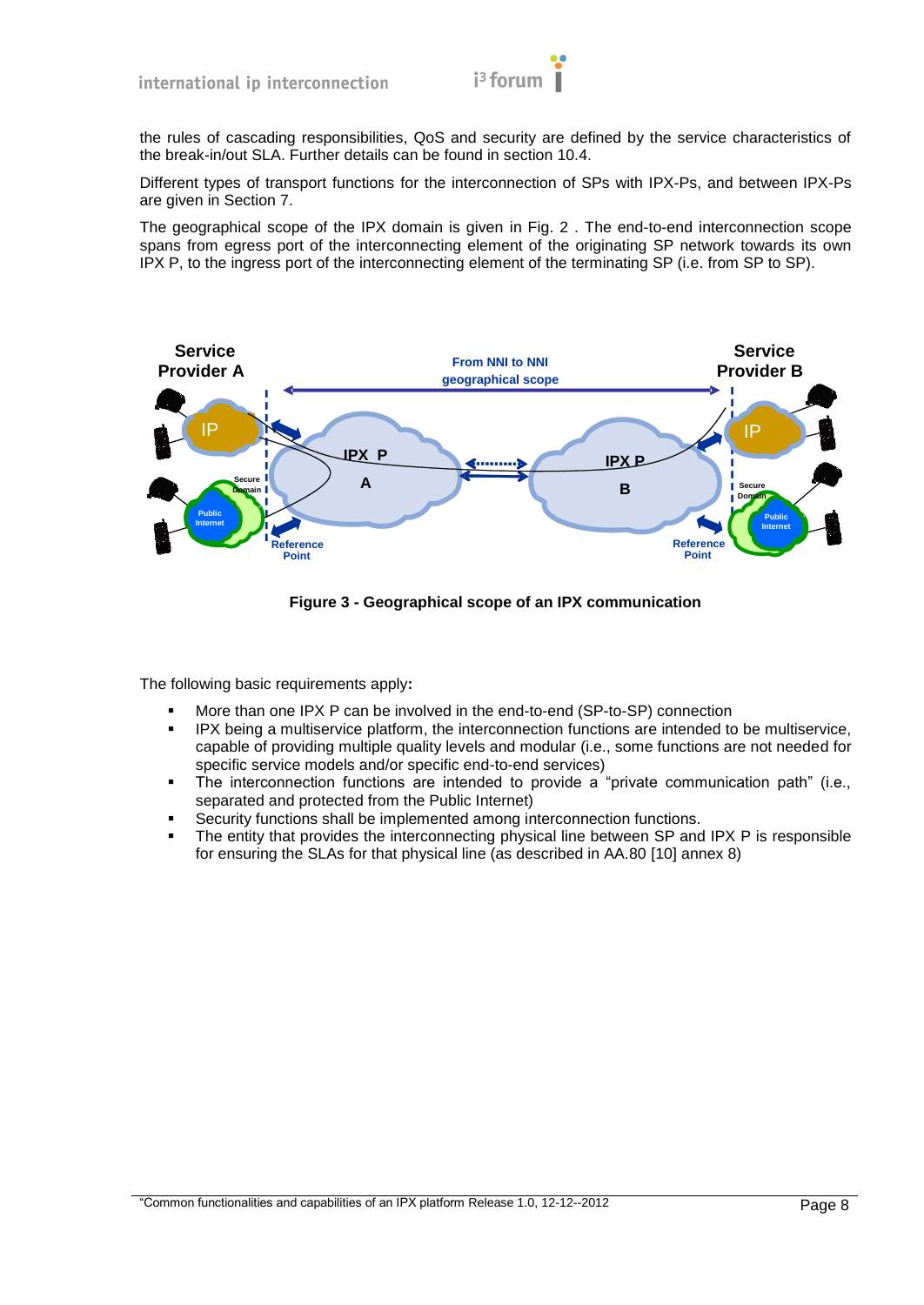

## <span id="page-12-0"></span>**6 IPX Agreements**

Interconnected IPX-Providers have to enter into an IPX agreement describing common functionalities and capabilities as well as specific service schedules per service.

These agreements are the basis for a seamless service experience for Service Providers throughout the IPX domain, e.g. SLAs on technical performance or cascading charging process.

The recommended key parameters of such agreements will be included in future i3forum deliverables.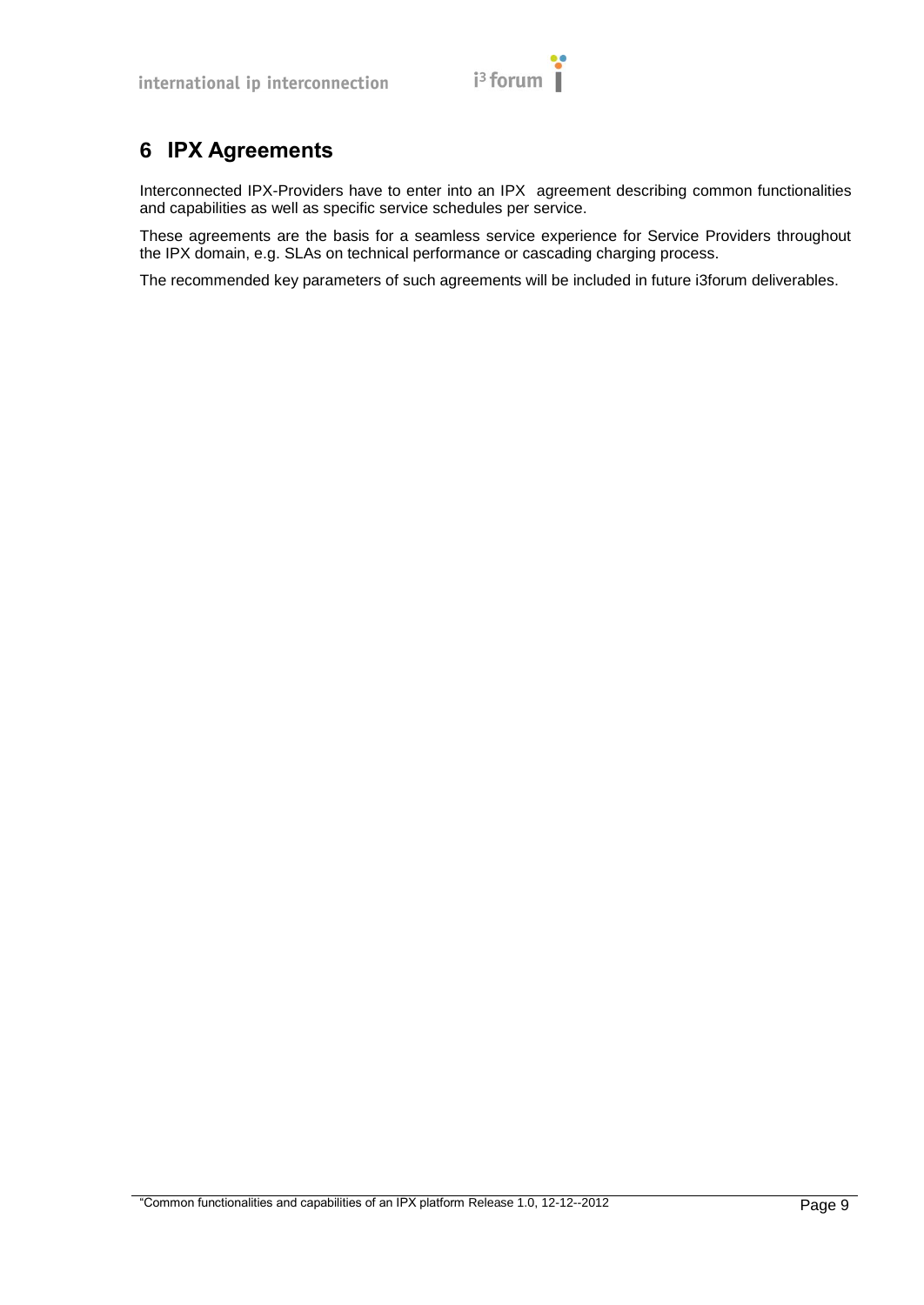

## <span id="page-13-0"></span>**7 Transport Functions**

This section recommends alternative transport configurations for implementing the NNI between a SP and an IPX-P or between two IPX-Ps.

Assuming the IPX domain as a global private infrastructure, interconnecting managed IP networks, carrying different types of traffic, the interconnections between these networks shall be private, i.e. no unidentified third parties are able to affect the service.

In order to retain the private interconnection feature the following conditions have to be satisfied:

- Only IPX services are exchanged across the respective NNI.
- All the involved IP addresses in the IPX address space (i.e., *PE router* interface, *P router* interface, border function interface) cannot be reached from unidentified entities via Public Internet and, as defined in GSMA IR.34 [\[12\]](#page-6-4) have to be public, but they shall neither be announced onto nor be reachable from the Public Internet.
- The traffic, from the PE router to the border functions in a IPX P"s or SP"s domain, shall be secured, either physically or logically, from Internet Transit traffic.
- This security can be achieved:
	- o **Physically**: by implementing separated and dedicated networks for the two types of traffic.
	- o **Logically**: implementing different mechanisms such as MPLS/Virtual Private Network (at layer 2 and 3) or IP Sec tunnelling.

#### <span id="page-13-1"></span>7.1 **Generic Cases of Transport Configurations**

#### <span id="page-13-2"></span>**7.1.1 Case 1- Layer 1 interconnection**

In this configuration a dedicated physical link (provided by one involved operator (IPX P/SP), or by the two involved operators, or by an identified third party) is implemented between PE routers or layer 2 switches, or directly between border functions.



**Figure 4 - Layer 1 Private-oriented Interconnection Configuration**

#### <span id="page-13-3"></span>**7.1.2 Case 2- Local Layer 2 interconnection**

In this configuration a dedicated physical link (provided by one involved operator (IPX-P/SP), or by the two involved operators, or by an identified third party) is implemented between PE routers or layer 2 switches, or directly between border functions passing through an Ethernet switch network run by a third party (e.g., telehouse/carrier hotel owner, Internet Exchange Point owner). The switch provider will assign specific *VLAN*s for each interconnection allowing for the aggregation of several interconnections over the same physical link.



"Common functionalities and capabilities of an IPX platform Release 1.0, 12-12--2012 Page 10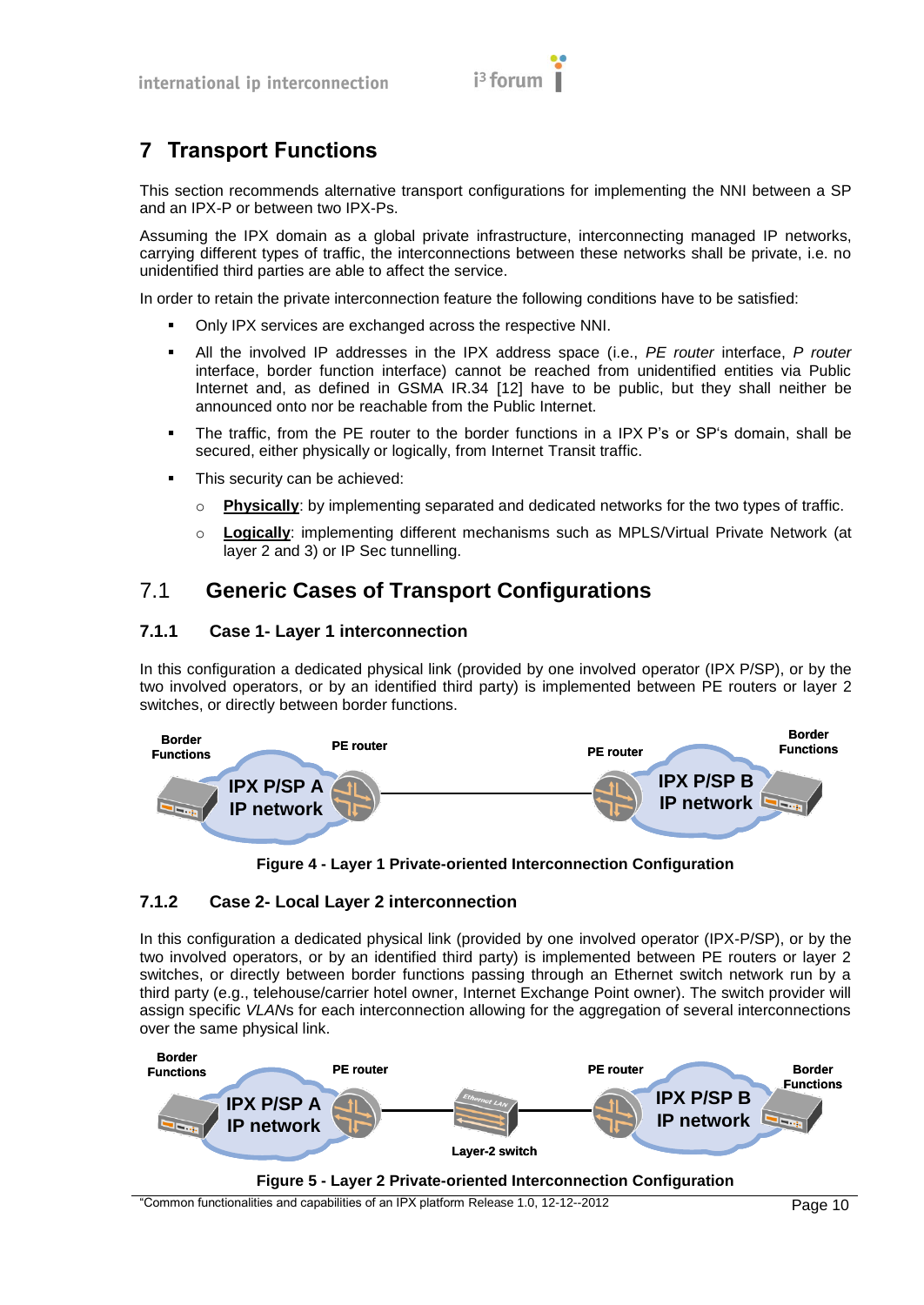

A shared interconnection (see section [5.1.2\)](#page-9-1) is a special case of this model in which multiple carriers are interconnected in the same layer 2 network as is described in [\[12\]](#page-6-4) section 6.4.

#### <span id="page-14-0"></span>**7.1.3 Case 3 - Layer 3 interconnection via Public Internet**

As a special case, in this configuration, an SP is connected to an IPX P via the Public Internet using either IPv4 or IPv6 by means of a VPN and using IPsec encryption for data services and signalling for session based services.

In agreement with GSMA IR.34 [\[12\]](#page-6-4) this configuration should be used in case the previous configurations cannot be implemented due to technical and/or commercial reasons and it should never be used to interconnect two IPX Ps. Access connections over public Internet with IPsec are classified as break-in/out SP.



**Figure 6 - Internet IP Sec SP/P Interconnection Configuration**

#### <span id="page-14-1"></span>**7.1.4 Applicability**

Referring to the cases above, the following transport configurations can be implemented:

|        | SP-IPX P interface                                                               | IPX P - IPX P interface                                                                                                                                                                                                                                                                                                                                                                         |
|--------|----------------------------------------------------------------------------------|-------------------------------------------------------------------------------------------------------------------------------------------------------------------------------------------------------------------------------------------------------------------------------------------------------------------------------------------------------------------------------------------------|
| Case 1 | Yes                                                                              | Yes                                                                                                                                                                                                                                                                                                                                                                                             |
| Case 2 | Yes possibly via a $3^{\text{rd}}$ party interconnect<br>location (see annex A). | Yes, possibly via a $3rd$ party interconnect<br>location (see annex A). This Ethernet<br>connection should physically be a local (or<br>most metropolitan) Ethernet<br>at<br>interconnection. If this connection were to<br>have a greater distance, its impact on the<br>overall end-to-end QoS would<br>be<br>significant and this connection would<br>become itself an IPX provider network. |
| Case 3 | Yes                                                                              | No                                                                                                                                                                                                                                                                                                                                                                                              |

In all cases, it is desirable that the physical or virtual link interconnecting a SP with an IPX P to be as short as possible in order to minimise delay and in general to make the QoS monitoring processes simpler and representative of the SP-to-SP quality and end-user experience.

## <span id="page-14-2"></span>7.2 **Physical Interconnection Alternatives**

The physical interface of the interconnection can be SDH POS – based, or Ethernet-based (i.e., fast-Ethernet, gigabit-Ethernet or 10gigabit-Ethernet).

#### <span id="page-14-3"></span>**7.2.1 SDH-based transport Systems**

The ITU-T Recommendations G. Series shall be considered as reference documents, among these the ITU T Recommendation ITU-T G.707 [\[27\].](#page-6-5)

<sup>&</sup>quot;Common functionalities and capabilities of an IPX platform Release 1.0, 12-12--2012 Page 11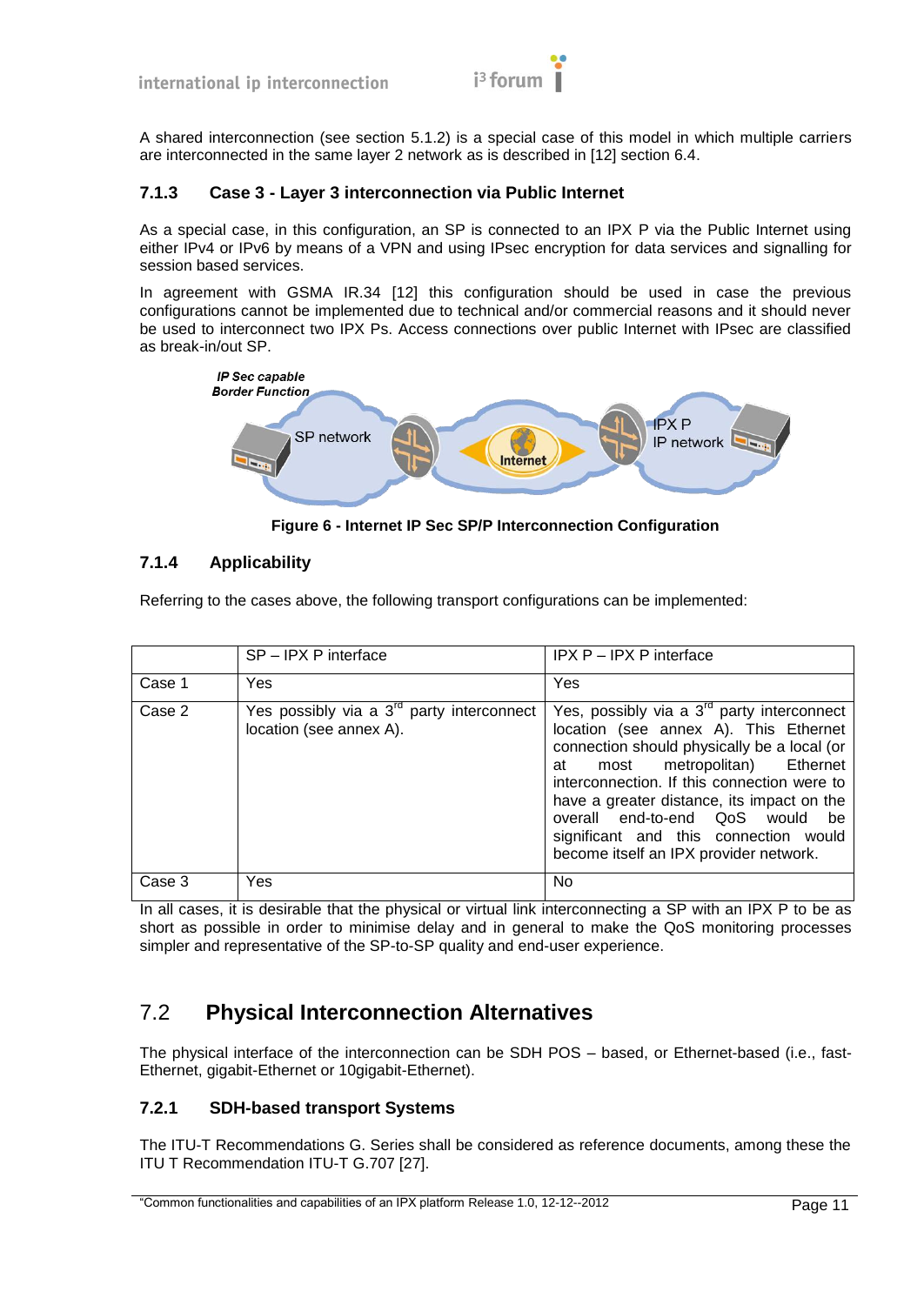

For North America another reference document is ANSI T1.105 [\[25\].](#page-6-6)

#### <span id="page-15-0"></span>**7.2.2 Ethernet-based transport Systems**

The IEEE recommendations 802.3 [\[29\]](#page-6-7) for Ethernet communication together with enhanced Ethernet technologies such as fast-Ethernet, gigabit-Ethernet and 10gigabit-Ethernet have to be considered (e.g. ISO/CIE 8802-3).

#### <span id="page-15-1"></span>**7.2.3 Interconnection redundancy**

The level of redundancy of a specific interconnection can be enhanced by increasing the number of involved Border Functions. Additional redundancy can be achieved by increasing the number of involved PE routers by geographical separation.

#### <span id="page-15-2"></span>7.3 **VLAN**

VLAN multiservice sharing configuration at the interface between two IPX Providers will be defined in the corresponding Service Schedule for each type of traffic, and the bandwidth of each VLAN is not segregated and can fill the bandwidth of the physical link. It is strongly recommended to follow the same configuration at the interface between a Service Provider and an IPX Provider.

#### <span id="page-15-3"></span>7.4 **Internet Protocol**

Bilateral IPX interconnections may occur using either IPv4 or IPv6 network protocols; in the context of this document IP refers to both IPv4 and IPv6 protocol versions.

There are currently no generally deployed solutions that allow transparent interworking between these two IP protocol versions. Therefore the scenarios described within this section can use either IPv4 or IPv6 protocol versions but versions cannot be mixed on the same logical interconnect; both parties in the interconnection shall be using the same protocol version. Border Function within each IPX Provider network will require to be able to perform interworking between logical interconnects operating on IPv4 and IPv6.

#### <span id="page-15-4"></span>**7.4.1 IP Addressing**

The IPv4 addressing scheme shall be supported. The IPv6 addressing scheme is optional and can be agreed on a bilateral basis.

For the IPX address space IPX Ps will use only IP addresses assigned by IANA or related bodies as described in [\[13\].](#page-6-8)

#### <span id="page-15-5"></span>**7.4.2 IP Routing**

For all the above interconnection configurations, it is mandatory to announce only those IP addresses that need to be reached by the interconnecting IPX P.

The BGP protocol v4 should be used to exchange routes between different networks (both SP and IPX–P).

GSMA IR.34 [\[12\]](#page-6-4) defines the use of specific BGP communities. The use of this capability does not make void the IPX definition and implementation as defined in this document.

It is recommended to tune timer parameters to appropriate values for the specific implementation, to ensure timely failure detection and convergence suitable for traffic. In addition, BFD [\[23\]\[24\]](#page-6-9) could also be used to speed up link failure detection and subsequent protocol convergence.

#### <span id="page-15-6"></span>**7.4.3 Classes of Service**

Classes of Service are defined by means of DSCP marking, as defined in GSMA IR.34.

<sup>&</sup>quot;Common functionalities and capabilities of an IPX platform Release 1.0, 12-12--2012 Page 12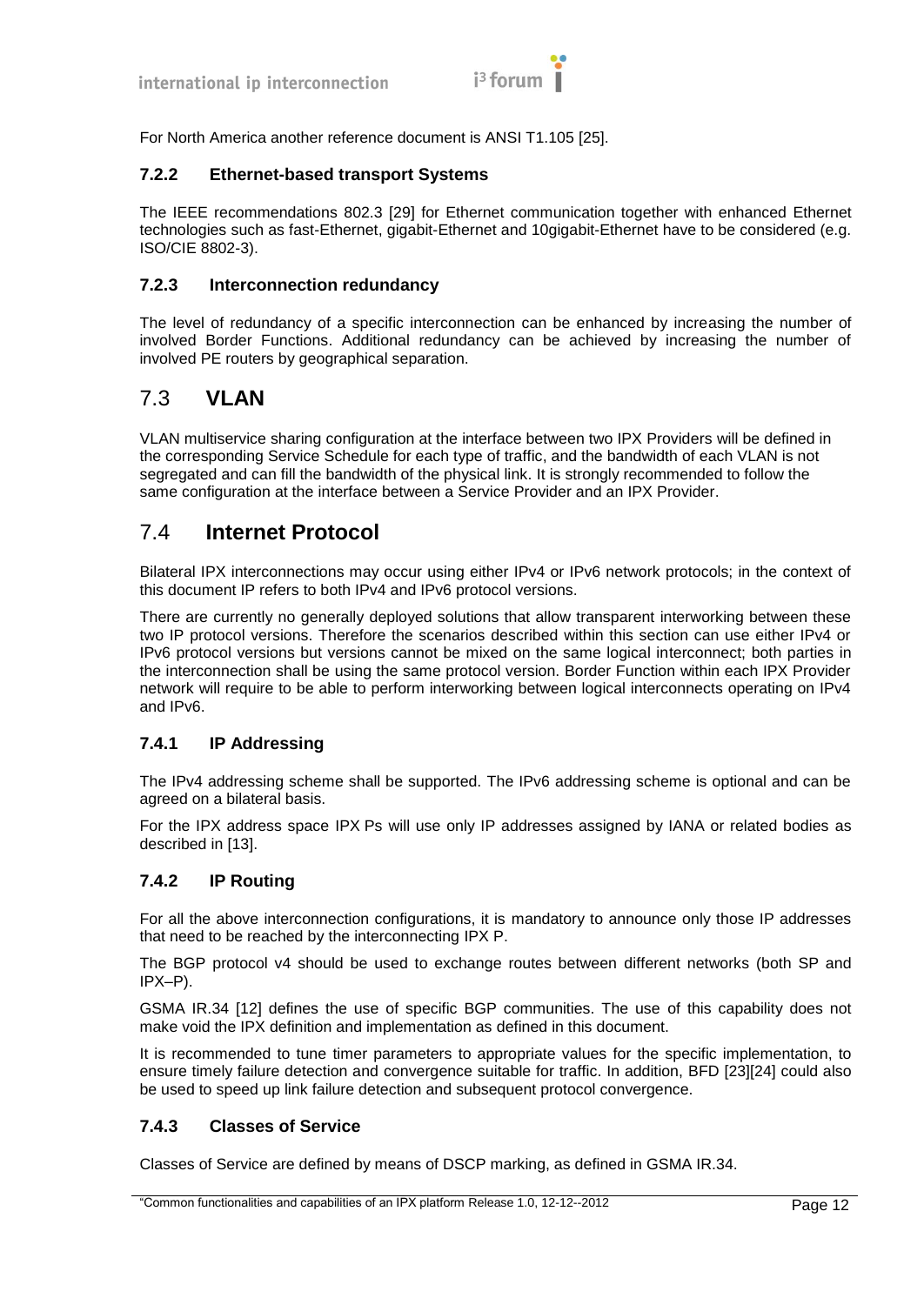

| <b>EPS</b>     | <b>QoS Information</b> |              |                                 | <b>IP transport</b>     |             |
|----------------|------------------------|--------------|---------------------------------|-------------------------|-------------|
| QCI            | <b>Traffic Class</b>   | <b>THP</b>   | <b>Signalling</b><br>indication | Diff serv<br><b>PHB</b> | <b>DSCP</b> |
| 1              |                        |              |                                 |                         |             |
| 2              | Conversational         | N/A          | N/A                             | EF                      | 101110      |
| 3              |                        |              |                                 |                         |             |
| $\overline{4}$ | Streaming              | N/A          | N/A                             | AF41                    | 100010      |
| 5              |                        | 1            | Yes<br>(see note)               | AF31                    | 011010      |
| 6              | Interactive            |              | <b>No</b>                       | AF32                    | 011100      |
| $\overline{7}$ |                        | $\mathbf{2}$ | No                              | AF21                    | 010010      |
| 8              |                        | 3            | No                              | AF11                    | 001010      |
| 9              | Background             | N/A          | N/A                             | BE                      | 000000      |

In IR.34 [\[12\]](#page-6-4) section 6.2.6 the following traffic classification is described:

**Note**: The Signalling Indication QoS parameter has been introduced in 3GPP Release 5. SGSN supporting releases earlier than release 5 cannot manage it. They must mark Interactive Traffic Class with Priority 1 and PHB AF31.

DSCP marking at the interface between two IPX Providers will be defined in the corresponding Service Schedule for each type of traffic. It is strongly recommended to follow the same configuration at the interface between a Service Provider and an IPX Provider.

Within its own network, the IPX Provider is free to implement as it wants.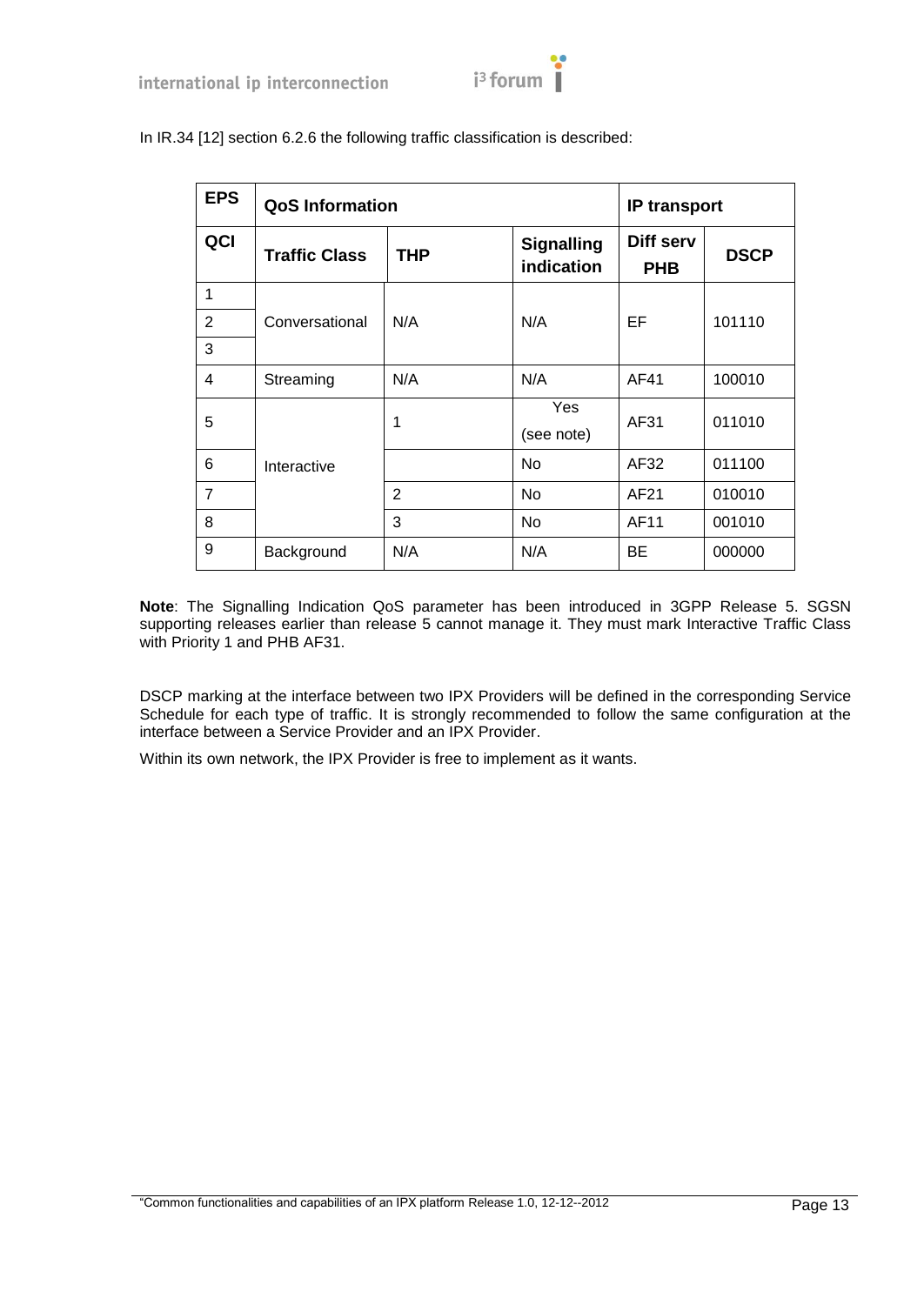# $i<sup>3</sup>$  forum

## <span id="page-17-0"></span>**8 Signalling**

For session based services, the signalling protocol in the IPX is SIP, including its different flavours, such as SIP-I. Details of the protocol can be found in each service schedules.

Some services may also make use of additional signalling protocol, including Diameter.

Legacy services rely on existing solutions. Refer to the service schedules for details.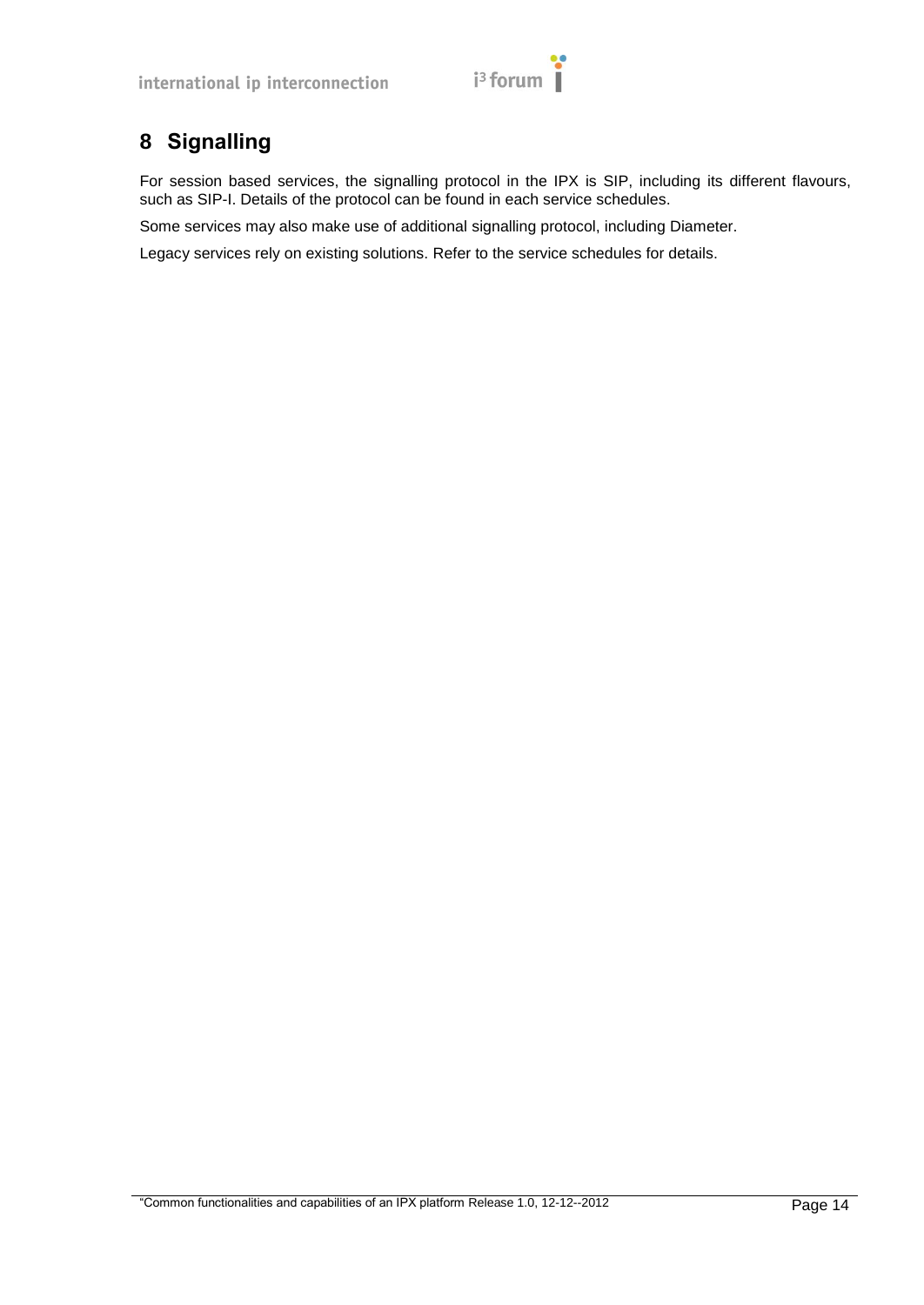## <span id="page-18-0"></span>**9 Media/Data**

Refer to the service schedules for details.

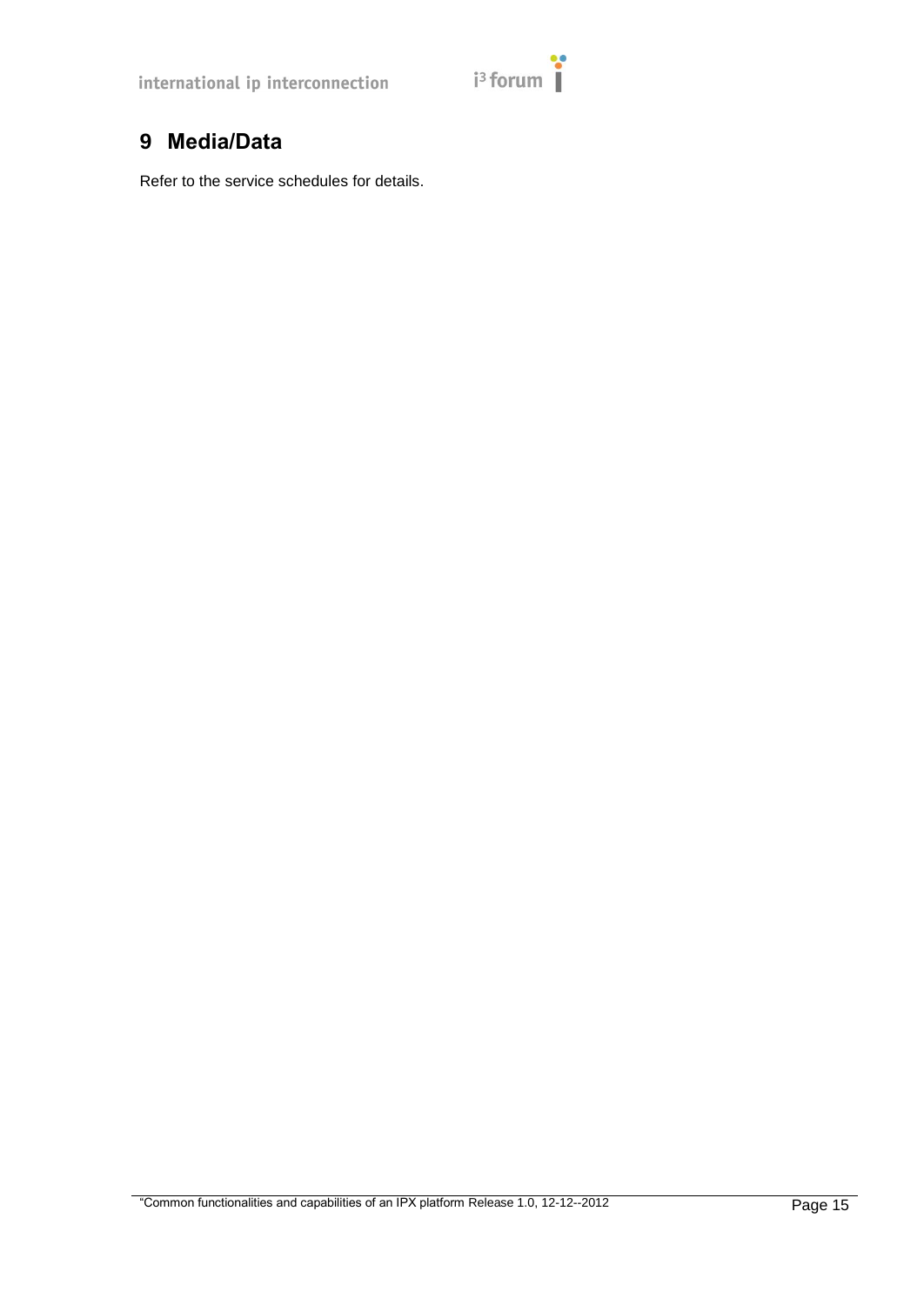

## <span id="page-19-0"></span>**10 Routing & addressing**

### <span id="page-19-1"></span>10.1 **General Service Routing Principles**

The network reference model depicted in Figure 1 shows IPX compliant SPs and IPX Ps as well as non-compliant SPs and Carriers. Because of the quality, security, and efficiency benefits of the IPX interconnection model, intra-IPX domain routing should always be the default routing option, with the exception of the following two scenarios:

- Business Agreement: A service request, e.g. a call, has to be routed towards a non-compliant carrier per agreement with between an SP and IPX P;
- Failover: A service request, e.g. a call, has to be routed towards a non-compliant carrier in because there are no available network resources within the IPX Domain that allow for the service request to be completed.

#### <span id="page-19-2"></span>10.2 **Number of IPX Providers in the SP-SP communication**

The GSMA IPX [\[12\]](#page-6-4) requires that not more than 2 IPX–Providers be involved in the SP-SP (end–to– end) communications, unless otherwise addressed by a specific GSMA Service Schedule., i3Forum recommends no more than two, but accepts more than 2 as long as this is disclosed to the customer and not service-affecting (unless commercially agreed).

## <span id="page-19-3"></span>10.3 **Routing Transparency**

The minimum set of information that the IPX P shall provide to the SP consists of the type of connectivity used to reach each terminating SP. These connections have to be classified into three groups depending on the nature of the connectivity:

- **•** Direct connectivity: Only one IPX P from Originating SP to terminating SP,
- Indirect connectivity: More than one IPX P from originating SP to terminating SP,
- Break-out connectivity (or gateway connectivity) between the IPX Domain and the Non-IPX Domain.

The above information is provided in the commercial agreement between the IPX P and the SP and applies under normal operating conditions (i.e. no network failures and/or no network congestion).

#### <span id="page-19-4"></span>10.4 **Break-in / break-out connectivity and notification**

#### <span id="page-19-5"></span>**10.4.1 Break-in / break-out connectivity options**

IPX domain break-in and break-out can be implemented towards a SP and/or Carrier via service specific "break-in/out gateways" supporting three types of access technology options:

- 1. TDM interconnection
- 2. Private IP interconnection as defined in section 6 of this document. In this case, notwithstanding no identified third party is able to affect the service, other IPX requirements are not met.
- 3. Public IP access interconnections provided that:
	- o All the traffic, entering the IPX P"s network, crosses IPX P"s border functions.
	- $\circ$  All other security requirements given in this document as well as in the relevant service schedule are met

<sup>&</sup>quot;Common functionalities and capabilities of an IPX platform Release 1.0, 12-12--2012 Page 16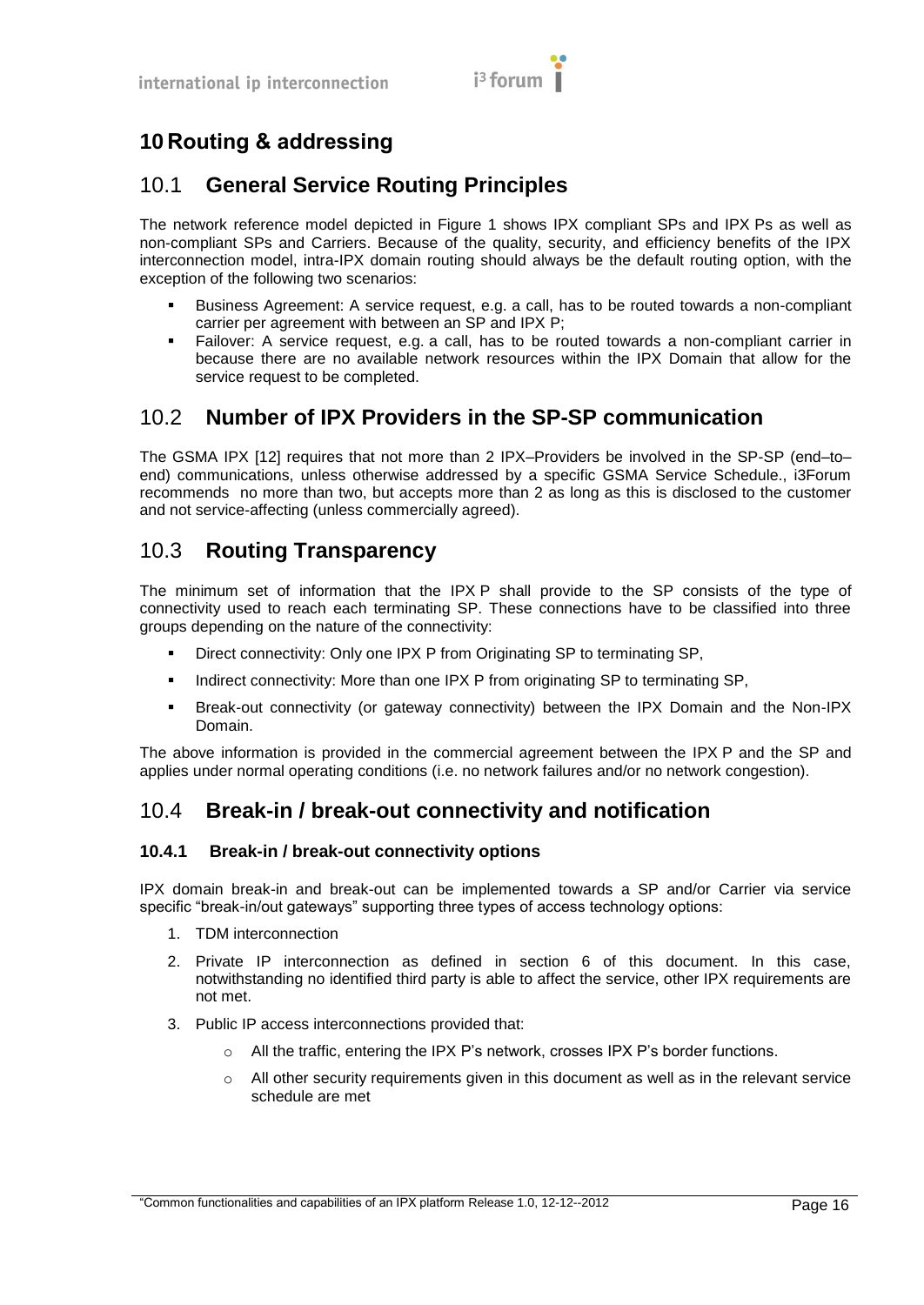

#### <span id="page-20-0"></span>**10.4.2 Break-in / break-out notification**

All SPs interconnected to the IPX domain via Public Internet in compliance with the access configuration described in section 6.3.1 have to be advertised to other SPs as break-in sources / breakout destinations.

All SPs and Carriers interconnected as described in section 9.4.1 have to be advertised to other SPs as break-in sources / break-out destinations.

#### <span id="page-20-1"></span>10.5 **Role of DNS and ENUM registry**

GSMA IR.67 provides guidelines for DNS and ENUM in the GRX and IPX architecture. As defined in IR.67 DNS on the GRX and IPX backbone is completely separate from DNS on the Internet.

i3 Forum recognises that DNS/ENUM structure and capabilities can be used for addressing and routing purposes but, many different solutions are already in the market for providing routing and addressing capabilities to IPX Ps. Furthermore, these solutions are based on DNS/ENUM technology as well as other technologies (e.g. SS7/MAP protocol, SIP Re-direct protocol, Diameter protocol).

It is envisaged that advanced routing and addressing schemes (complementing ITU-T E.164 model or alternative to ITU-T E.164 model) will develop in the future and two i3 Forum deliverables [\(\[4\]](#page-6-10) and [\[5\]\)](#page-6-11) contain the first principles to be considered and the first guidelines to be followed. In any case, regardless the technical and market evolution, an IPXP has the right to select its own technical and commercial solution in order to successfully and appropriately route service requests.

#### <span id="page-20-2"></span>10.6 **Numbering and Addressing Scheme for E.164 number-based services**

E.164 numbers are used as destination addresses for a number of services, such as voice, RCS, SMS. Using SIP, these numbers shall be used in telURI and SIP URI formats.

#### <span id="page-20-3"></span>**10.6.1 Tel-URI Addressing scheme**

A tel-URI shall conform to IETF RFC 3966 [\[20\],](#page-6-12) which state that global unique telephone numbers are identified by a leading "+" character so E.164 based addressing used in SIP INVITE message shall be as follows:

| 1. For geographical areas:        | +CC NDC SN       | maximum 15 digits. |
|-----------------------------------|------------------|--------------------|
| 2. For global services:           | +CC GSN          | maximum 15 digits. |
| 3. For networks:                  | +CC IC SN        | maximum 15 digits. |
| 4. For groups of countries:       | +CC GIC SN       | maximum 15 digits. |
| An example of a tel-URI would be: | tel:+14085551212 |                    |

#### <span id="page-20-4"></span>**10.6.2 SIP-URI Addressing scheme**

A SIP-URI shall conform to IETF RFC 3986 [\[21\].](#page-6-13) In order to setup an international voice call, the telephone number used in the SIP-URI shall be a valid E.164 number preceded with the "+" character and the user parameter value "phone" should be present as described in RFC 3261 [\[18\]](#page-6-14) section 19.1.1.

An example of a SIP-URI would be: sip:+14085551212@domain.com;user=phone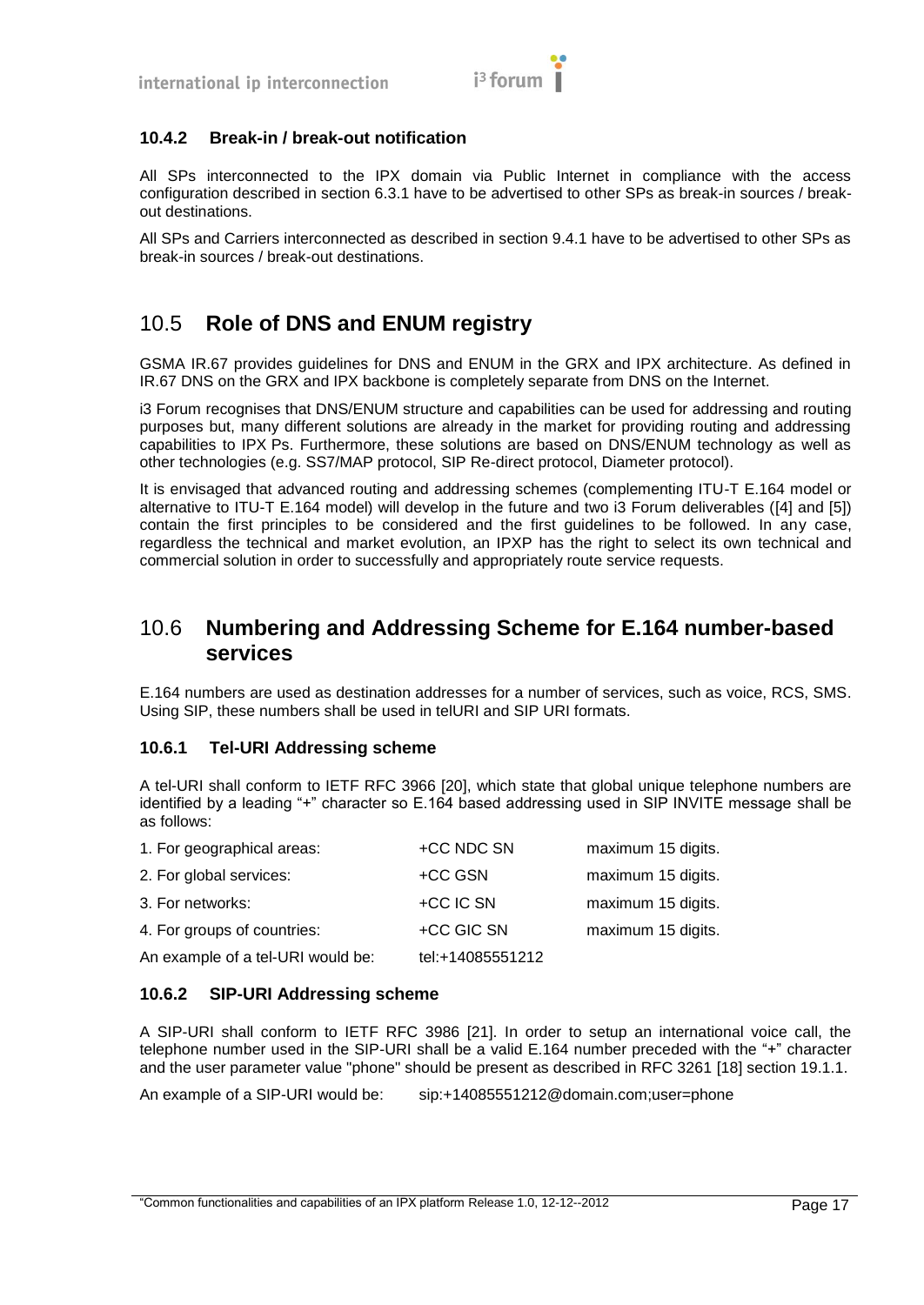

#### <span id="page-21-0"></span>**10.6.3 Number Portability Resolution**

GSMA IPX requirements indicate that the Service Provider to which the IPX-P terminates a call should not have to transit the call to another provider. Number portability complicates the satisfaction of this requirement. The i3 Forum Services WS [\[8\]](#page-6-15) has also provided a requirement for number portability resolution by IPX-Ps.

GSMA plans for number portability resolution in the IPX based on the implementation of a global IPX ENUM system. Prior to the point at which this is achieved, IPX-Ps will need to make use of other methods for number portability resolution. These may include (but are not limited to):

- Queries of national number portability databases where they exist and where the IPX P has access to them
- Use of third party number portability resolution services
- Use of resolution service provided by the number block holding SPs

However, in the interim it is possible for an IPXP to send traffic to an SP, who, if needed, will transit the call to the recipient domestic SP.

#### <span id="page-21-1"></span>10.7 **Other Addressing schemes**

Other addressing schemes may be used as defined in ad hoc Service Schedules.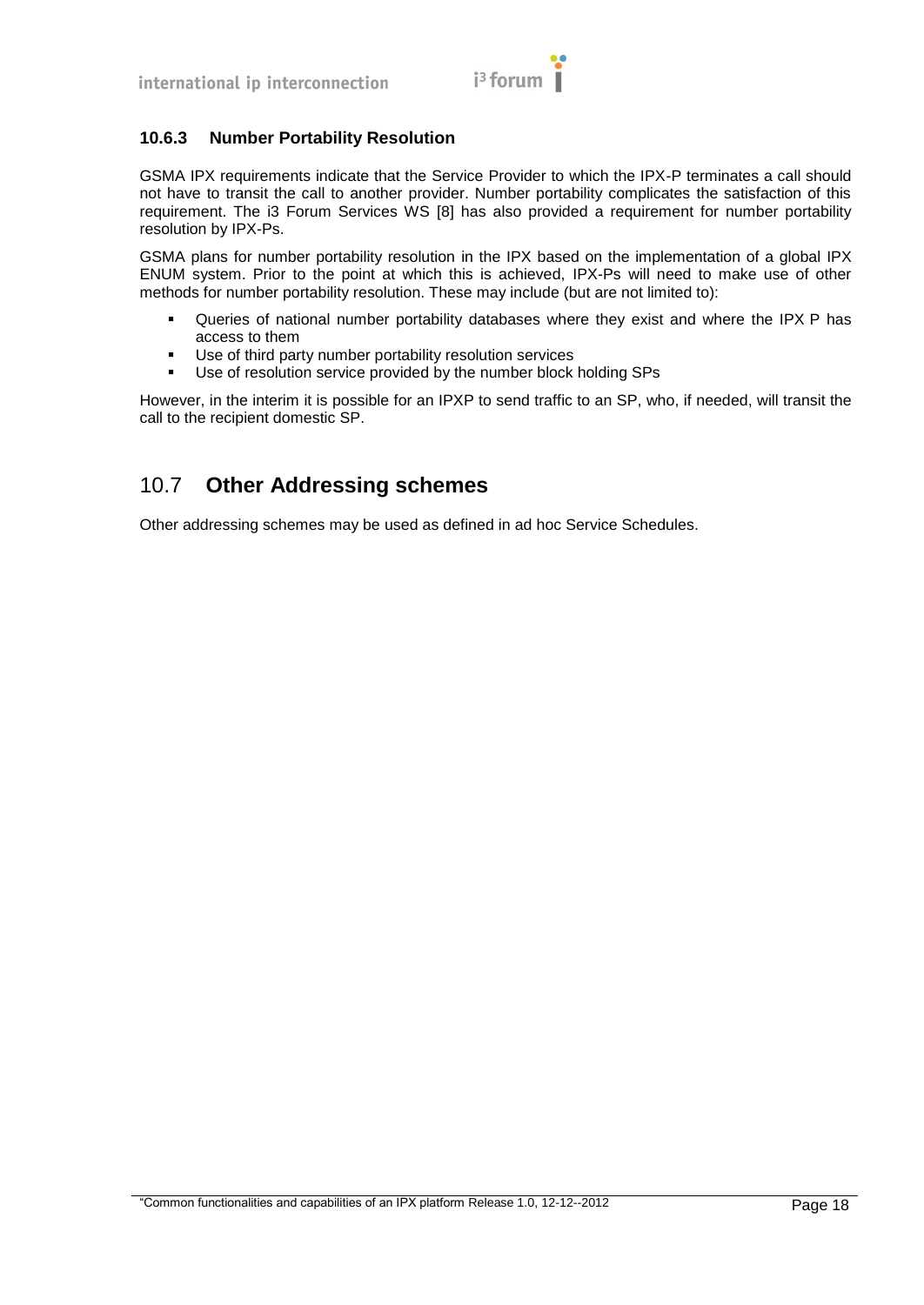

## <span id="page-22-0"></span>**11Security**

#### <span id="page-22-1"></span>11.1 **General**

This section discusses the generic recommendations for security of interconnections to the IPX platform. Specific recommendations can be found in the respective Service Schedules.

For more information please refer to the i3forum – Technical White Paper on Security for IP Interconnections [\[6\].](#page-6-16)

Any function processing traffic at the entry of the IPX network, and ensuring the right security level is called the Border Function in this document. Basic examples of possible Border Function include firewalls and SBCs.

To increase security, there are mechanisms recommended at the IP layer, such as access control lists, selective BGP announcements and BGP neighbour authentication encryption using MD5. In addition, IPX security is improved by the following methods:

- Isolation From the Public Internet within the IPX domain. In case of access configuration via public Internet, and in case of break-in/break-out, the IP addresses have to be advertised and security mechanisms have to be implemented [\[6\]\[6\].](#page-6-16)
- Separation of Traffic by IP Addressing
- Use of Proxy

Depending on the service, additional security features may be provided. They are described in the relevant Service Schedules.

## <span id="page-22-2"></span>11.2 **Isolation From the Public Internet**

From an IP routing perspective, the IPX has to be isolated from the public Internet, not advertising the related IP addresses to the public Internet.

Using only IANA registered IP address ranges, as defined in IR.40, we can prevent unidentified access ensuring only traffic from a valid IP address ranges can reach SPs and other IPX Ps. The use of private address space is not allowed.

## <span id="page-22-3"></span>11.3 **Separation of Traffic by IP Addressing**

This function is a recommendation for the SP, as the IPX P is not in control.

The IP addresses of the IPX shall not be advertised to the end user.

By keeping Infrastructure and UE IP ranges separate, UE traffic can be carried on the IPX Network while also ensuring that even if there is a misconfiguration somewhere, traffic from a UE will not be routed [IR.40], reducing the potential for an attack initiated from end users and subscribers.

## <span id="page-22-4"></span>11.4 **Use of Proxy**

Black and white lists provided by the SP shall be used by the IPX P to implement admission control of sessions from other SPs. Also, the IPX P shall block user plane traffic not related to on-going control plane sessions.

Note: some services may not allow the SP to define black and white lists. This will be reflected in the appropriate Service Schedule.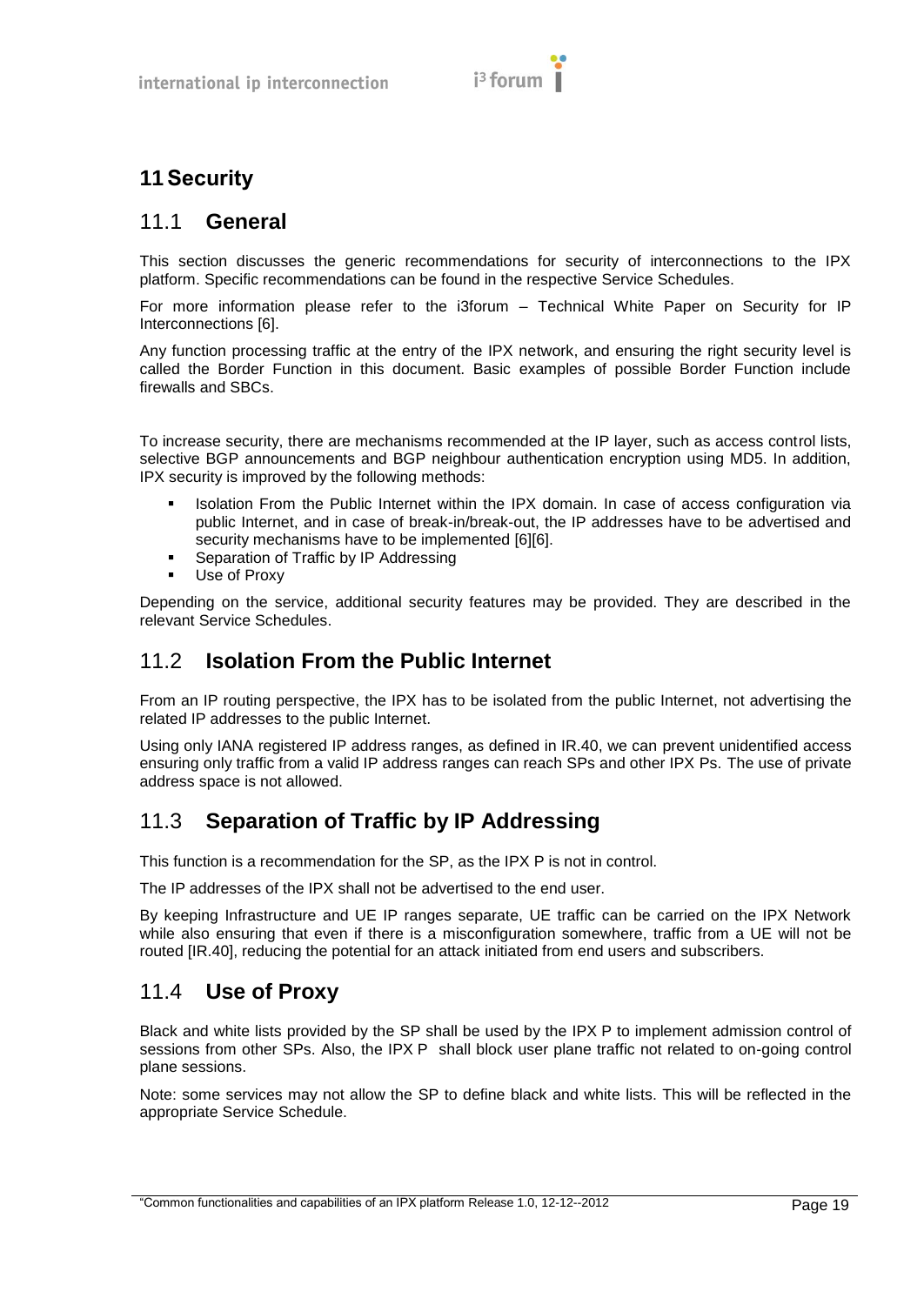

## <span id="page-23-0"></span>**12 QoS Measurement**

i3 Forum recognises a trend in the wholesale industry which calls for quality monitored and controlled services both from FNOs and MNOs Service Providers. This trend gets its most significant validation from the IPX (IP eXchange) model conceived and designed by GSMA.

GSMA, for the voice service over an IPX platform, identifies in AA.81 [\[11\]](#page-6-17) the need:

- to measure and report the service-level KPIs
- to measure and report transport-level KPIs for packet loss, packet delay and packet jitter; the measurement is for the whole IPX Provider domain, i.e. from the first equipment in the IPX Providers network facing the originating Service Provider, to the last equipment in the Carriers network facing the terminating Service Provider.

*Note: SLA may also include the local tail, or not. This is a commercial decision for the IPX Provider – Service Provider relationship.*

*Note: the service schedule may specify other measurement locations, e.g. when measurement is performed at the Border Function itself.*

 to carry out the above measures following the forwarded path (dictated by the service) and not the shortest path driven by OSPF / BGP / other IP routing protocols; [\[14\]\[22\]](#page-6-18)

The figure below describes the reference configuration for QoS measurement.



**Figure 7: Reference configuration for QoS measurement**

<span id="page-23-2"></span>This section describes the transport QoS parameter definitions, their measurement configurations and KPI calculations pertaining to the international interconnection between IPX Ps and between IPX Ps and SPs. Additional specific QoS parameters can be found in the respective Service Schedules.

KPIs are defined for the purpose of:

- Monitoring (supervision) against pre-set thresholds
- SLA compliance and QoS reporting for IPX P to IPX P interconnections and IPX P to SP interconnections.

SLAs only apply provided that the load over the originating and terminating SP interconnections do not exceed a threshold as recommended by the GSMA. Any commercial agreement associated with SLA and/or QoS reporting is outside the scope of this document.

#### <span id="page-23-1"></span>12.1 **QoS parameter definitions**

There are two categories of QoS parameters: transport QoS parameters; and service-level QoS parameters.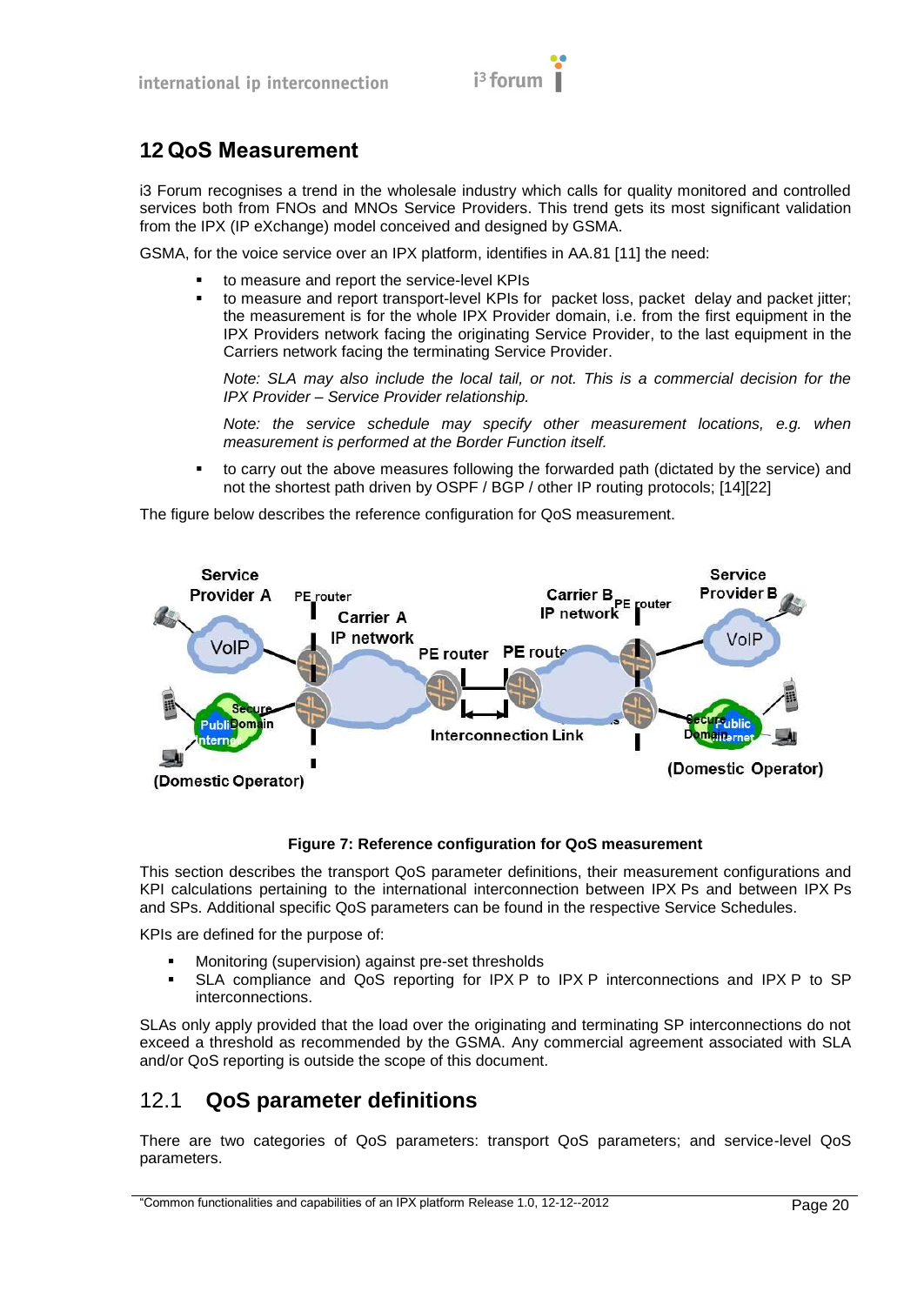

- Transport parameters
	- Round-Trip Delay (RTD): RTD is defined as the time it takes for a packet to go from one point to another and return
	- $\circ$  Jitter: Jitter is the absolute value of differences between the one-way delays of consecutive packets
	- o Packet Loss: Packet loss is the ratio between the total lost packets (= total sent total received) and the total sent packets over a given time period
- Service parameters are specific to each service, and described in the respective ad hoc Service Schedules.

Other parameters may be measured by IPX P and are out of scope of this document.

#### <span id="page-24-0"></span>12.2 **Implementing GSMA quality requirements**

#### <span id="page-24-1"></span>**12.2.1 Transport and Service Parameters**

The above described requirements call for the ability to measure the identified transport parameters for a specific segment reporting the collected data to the SP. This implies the need to:

- Measure the identified parameters for the identified end-to-end domain across downstream network(s) for QoS reporting;
- Analyse the call flow in order to locate and isolate faults.

When there are more than one IPX Ps involved in the end-to-end path, it is generally not possible to directly measure the end-to-end KPI. Instead, it is proposed that each IPX P will measure the performance of its own network, and measurements will subsequently be aggregated to reflect the endto-end performance. As an example, in the figure below two IPX Ps are connected with the objective to produce an end-to-end report for originating SP-A across IPX Ps A and B.



#### **Figure 8: Aggregation based approach**

The IPX P delay on the NNI between two IPX Ps in this document is assumed to be negligible because IPX Providers, in the vast majority of the cases, interconnect in TeleHouses / Carrier Hotels. If this condition is not met the transmission delay has to be added and considered an offset.

The performance across two domains is estimated by aggregating the performance across each domain. This can be computed as follows:

 Delay: each segment is measured by the IPX P. The total delay is estimated by adding up the delay over each domain.

With regard to delay measurements and reference values listed in IR.34 Sec. 6.3.2, i3f suggests that these values be reviewed and possibly updated for consistency.

<sup>&</sup>quot;Common functionalities and capabilities of an IPX platform Release 1.0, 12-12--2012 Page 21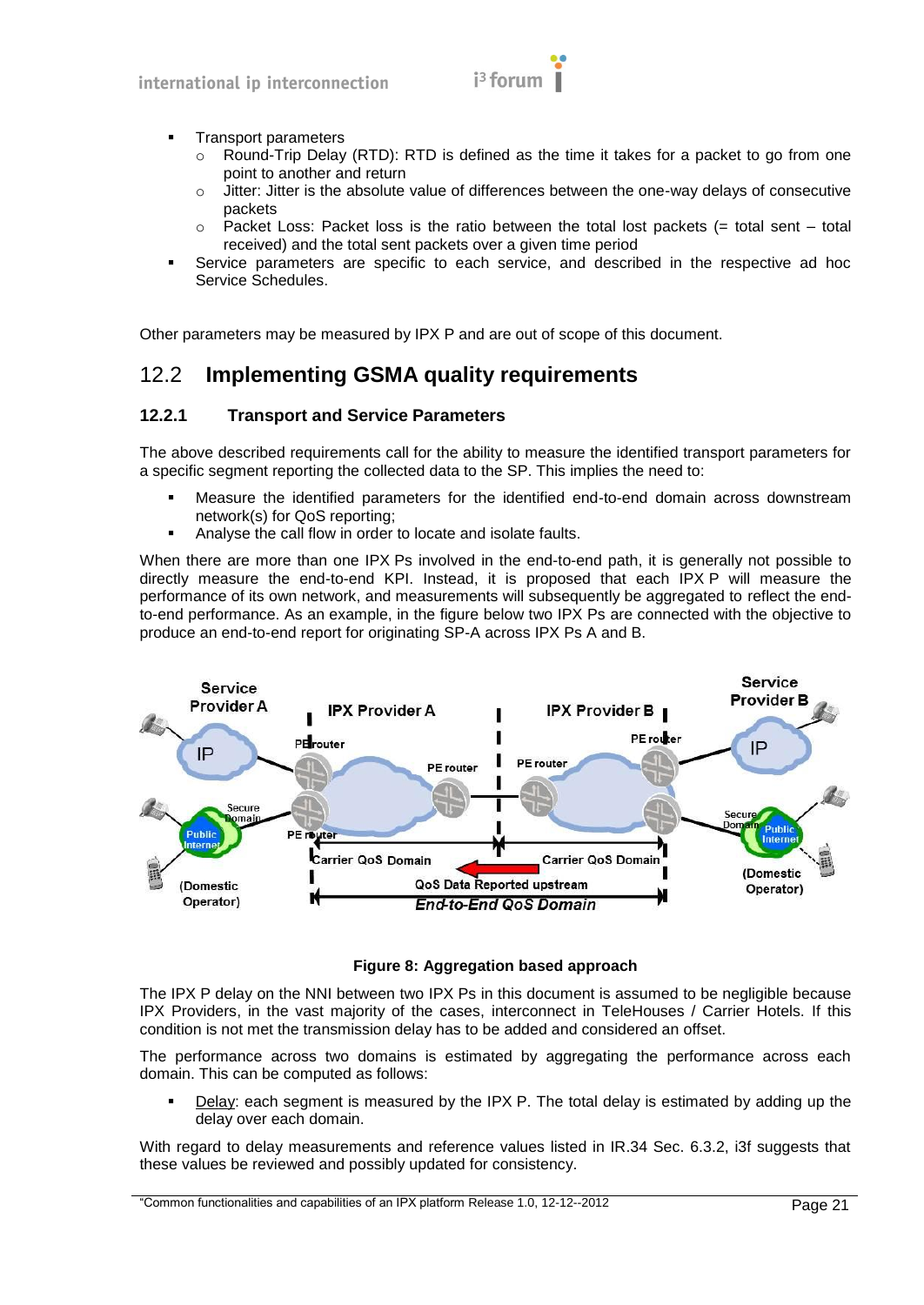

 Loss: each segment is measured by the IPX P. The total Packet Loss is estimated by calculating the complement of the joint probability of a successful transmission on both networks:

Packet Loss end-to-end = [1- (1- PL1)\* (1-PL2)]

where PL1 is the Placket Loss of the 1st network for the measured route

and PL2 is the Packet Loss of the 2nd network for the measured route

 Jitter: no aggregation scheme can be applied since there is no mathematical model which can correlate the jitter data measured by each network in the end-to-end domain. Notwithstanding this technical difficulty, it is suggested the jitter measured by the last domain is passed to the originating Service Provider, since this measurement is the closest to the end of the IPX Providers" domain.

With regard to the measurement process of above parameters, there is a difference in the measured values for the two transmission directions due to different operating conditions of the crossed network equipment. This difference can be considered negligible for a symmetric path across the IPX domain (i.e. the two transmission paths follow the same route) but for specific cases, such as intercontinental communications, this difference could be significant.

It depends on the specific service to be provided whether this difference has to be retained in the SLA between SP and IPX P.

Consensus is required from the involved IPX Ps in order to report the requested QoS data to the originating SP. Multiple ways can be adopted (e.g. secure ftp, download and import from web portal) and IPX Ps are free to agree the most suitable way provided that security and integrity of the data is preserved.

#### <span id="page-25-0"></span>**12.2.2 Service parameters**

The Service-level parameters of the downstream segment (from the interface between the originating SP / IPX Provider to the final user) can be affected by the quality of the terminating Service Provider network.

#### <span id="page-25-1"></span>12.3 **KPI computation for SLA / QoS reporting**

As a general principle each IPX P can offer KPIs of QoS parameters according to its own commercial policy.

Let:

- T be the reporting period (e.g.  $T =$  one month)
- i be the index of the suite of measurements by the Border Function and/or probes and/or Call Handling Function (as applicable)
- KPIi be the measured value of the i-th sample for the considered KPI (e.g. RTD)
- N be the number of measurements over the period  $T$  ( $\neq$ 1..N)

KPIs are averaged values over a time period, the length of which is outside the scope of this document.

Generally speaking, the reported KPI is obtained as a function of all the measured samples *KPI = f(KPI0, KPI1,..., KPIN)*. The following functions are suggested:

- RTD: 95 / 99 % percentile or average
- **Packet loss: 95 / 99 % percentile or average**
- Jitter: 95 / 99 % percentile or average

Note: as far as the above transport parameters are concerned, it has to be noticed that, from a commercial perspective, the function "*average*" is the preferred option.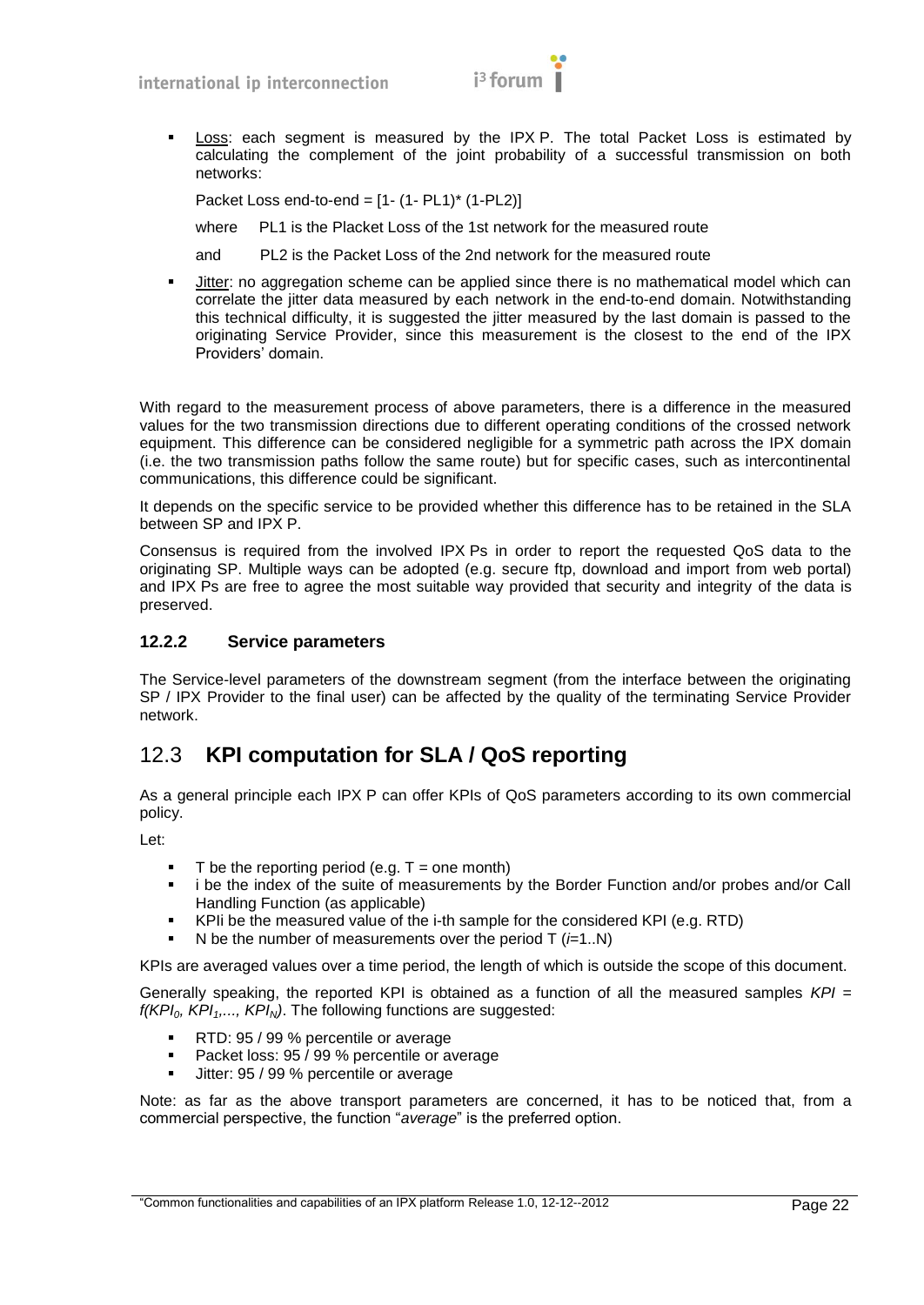

## <span id="page-26-0"></span>12.4 **QoS Enforcement**

There are two possible general methods for QoS enforcement. Service schedules may give additional details.

Enforcement through fault management.

A QoS problem is raised upon SP Customer request: it is the responsibility of the SP to initiate a QoS problem request by opening a trouble ticket with its IPX P. The IPX Pand the SP customer will then work together to verify if there is an end-to-end QoS fault. For instance SP-A can open a trouble ticket to IPX P A and report that the commitment has been violated. In such case IPX P A will start troubleshooting within its own network and with IPX-P B"s network. Each IPX P must at least offer this QoS cascading method. If the problem is identified, and if the repair duration is above the limits set in the SLAs, then the IPX Ps must pay the penalties negotiated in each SLA.

Enforcement through constant monitoring and reporting of QoS and SLA values.

In this option both IPX-P A and IPX-P B constantly measure the QoS in their network (RTD and PL per CoS) and report these values to their respective customers on a monthly basis. Alternatively, IPX Ps can also consistently monitor end-to-end RTD and PL between all end-toend routes combinations sold to its customer (SPA to SPB, SPA to SPC, SPB to SPC etc). This last option can be very difficult to manage and not fully scalable for hundreds of routes. This solution is only optional and it is up to each IPX P to decide to offer it for one or several routes.

#### <span id="page-26-1"></span>12.5 **Penalties**

This section provides an example of the penalty cascading principle, in the context given in [Figure 7.](#page-23-2) Assuming that the end-to-end RTD or Packet Loss between the SP A PE and SP B PE is above the SLA negotiated by IPX-P X and SP A.

- IPX-P A must pay the penalties described in the SLAs with SP A, regardless of where the network problem is.
- If the network fault is within IPX-P A network, IPX-P A must bear all penalties on its own, no cascading.
- If the network fault is within IPX-P B network, then IPX-P A can request IPX-P B to pay penalties to IPX-P A as per the SLAs between IPX-P A and IPX-P B. To be noted that it is the commercial responsibility of IPX-P A to ensure (or to bear the risk) that SLAs negotiated with IPX-P B are consistent with IPX-P A SLAs negotiated with SP A.

However, it is matter of the bilateral discussion between parties to agree on the applicability of a penalty scheme.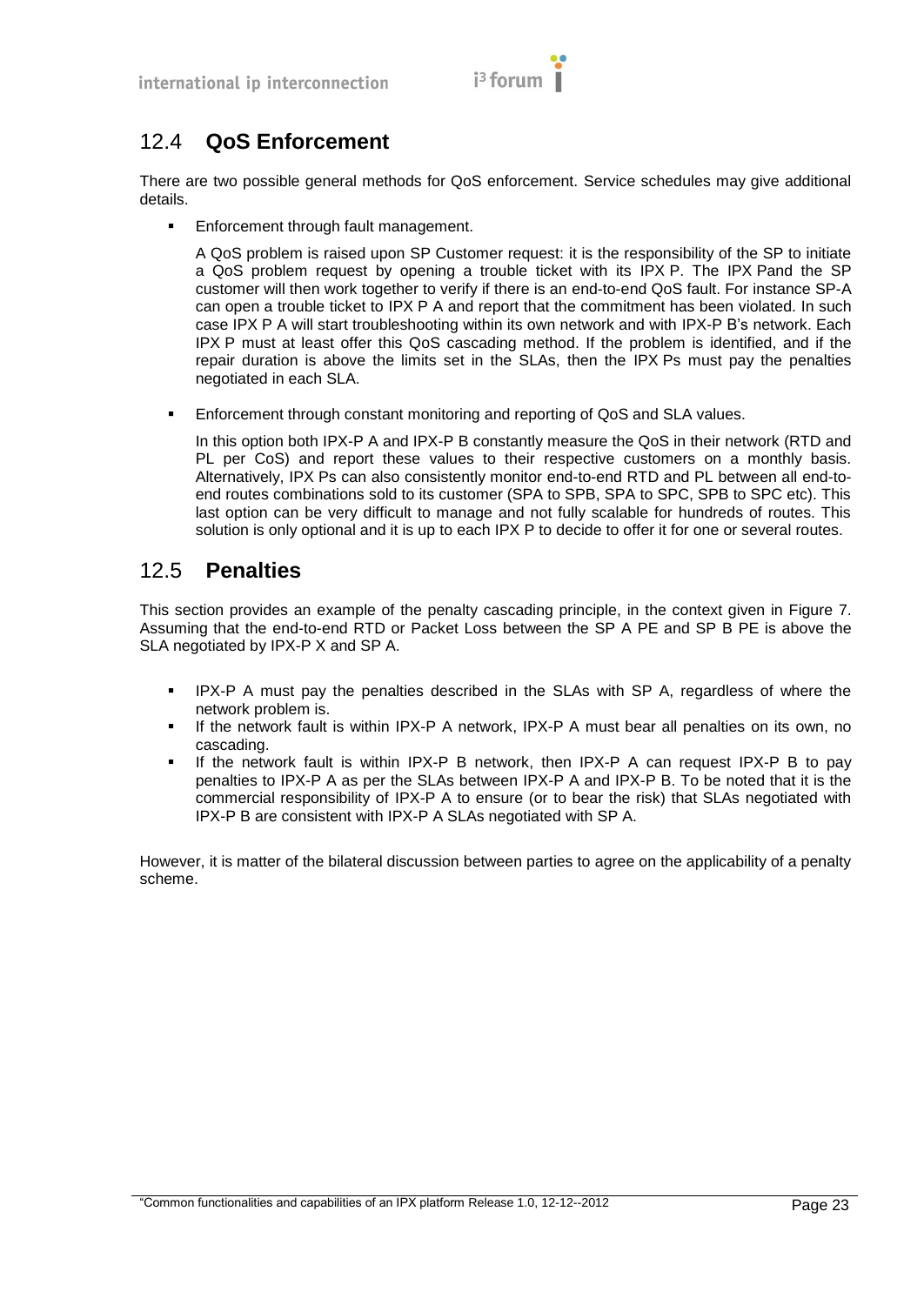# $i<sup>3</sup>$  forum

## <span id="page-27-0"></span>**13 Accounting principles**

See also section [5.1.](#page-8-1)

#### <span id="page-27-1"></span>13.1 **Transit fee**

Transit fee is defined as the compensation to the IPX P for network, connectivity, and service fulfilment services, excluding termination fees. Transit fees can vary depending on the service being facilitated as well as the destination.

## <span id="page-27-2"></span>13.2 **Charging transparency**

An IPX P is not obliged to provide separation of termination rate and transit fee unless commercially negotiated.

Separation of termination and transit fees is also omitted if disclosure of termination rates is not allowed by NDA or otherwise.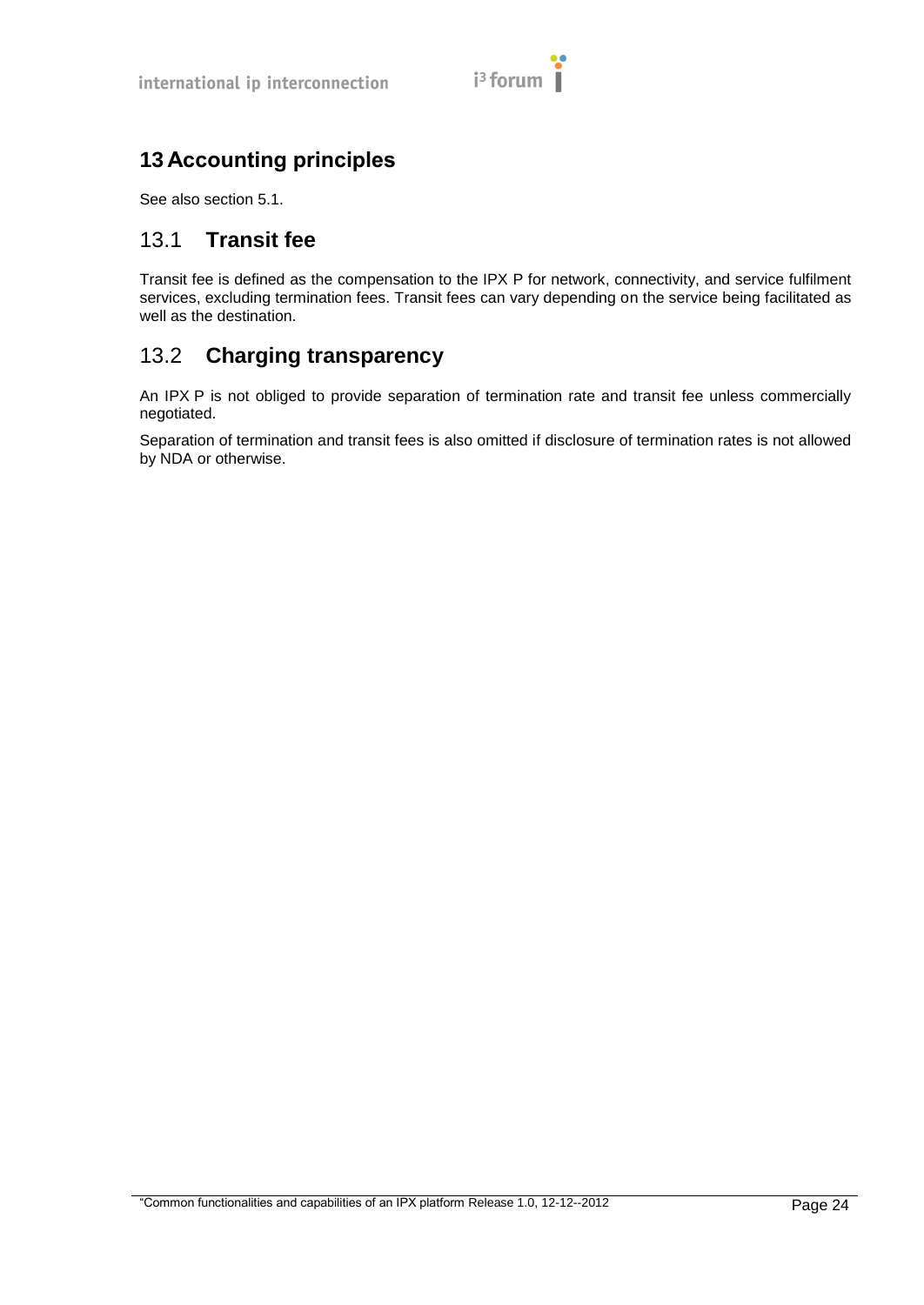

## <span id="page-28-0"></span>**14 Operational Practices**

This section contains some basic operational practices related to the provision of IPX services to Service Providers or between IPX Providers.

- 1. *Post-sale and provisioning process*:
	- Network design consolidation;
	- Network provisioning;
	- Service testing;

have to be completed in a timely manner per contractual agreement.

- 2. *Trouble shooting and first level support* It is recommended that each IPX Provider operates a central ticket/fault reporting process to ensure that each network issue is properly identified and escalated to the proper support team internally, to the customer Service Provider or to other IPX Providers, as needed. This customer service/fault desk shall be able to quickly identify the interconnection between SP – IPX P or between IPX Ps and review all network elements and devices to properly diagnose the issue and then transfer to the appropriate support team.
	- Team shall be available 7x24 with phone, fax and email access
	- Team shall have access to all relevant reports and alarms related to the network and IPX connections (IP, voice, signalling)
	- Team shall be trained on IPX
- 3. 2<sup>nd</sup> and 3<sup>rd</sup> level support The first level technician should have the tools and knowledge to properly diagnose the issue. Once that has taken place, if needed, they should escalate and transfer tickets to the correct internal support group responsible for the service or application (data/IP, Voice, signaling, etc).
- 4. *Reporting and communication*
	- Web portal: it is suggested that an automatic web portal be operational in order to facilitate the exchange of information between IPX P and SP and between IPX Ps. Typical data to be provided are QoS data, traffic exchanged, ASR, ALOC and other telecom measurements as well as planned outages and status of tickets. This portal can also be used to open up new capacity or network modification orders once commercially agreed.
	- Communication of tickets and status updates: it is suggested to have a process in place on how to communicate the status back to your IPX or SP partner. The first level support technician should be the primary lead on status updates related to the reported faults or network change requests. A streamlined approach will ensure that the communication reaches the IPX or SP partner correctly.
- 5. *Routing:* an IPX routing plan distinguished from the one for non IPX services shall be implemented. Break-out destinations can be routed according to the standard routing plans.